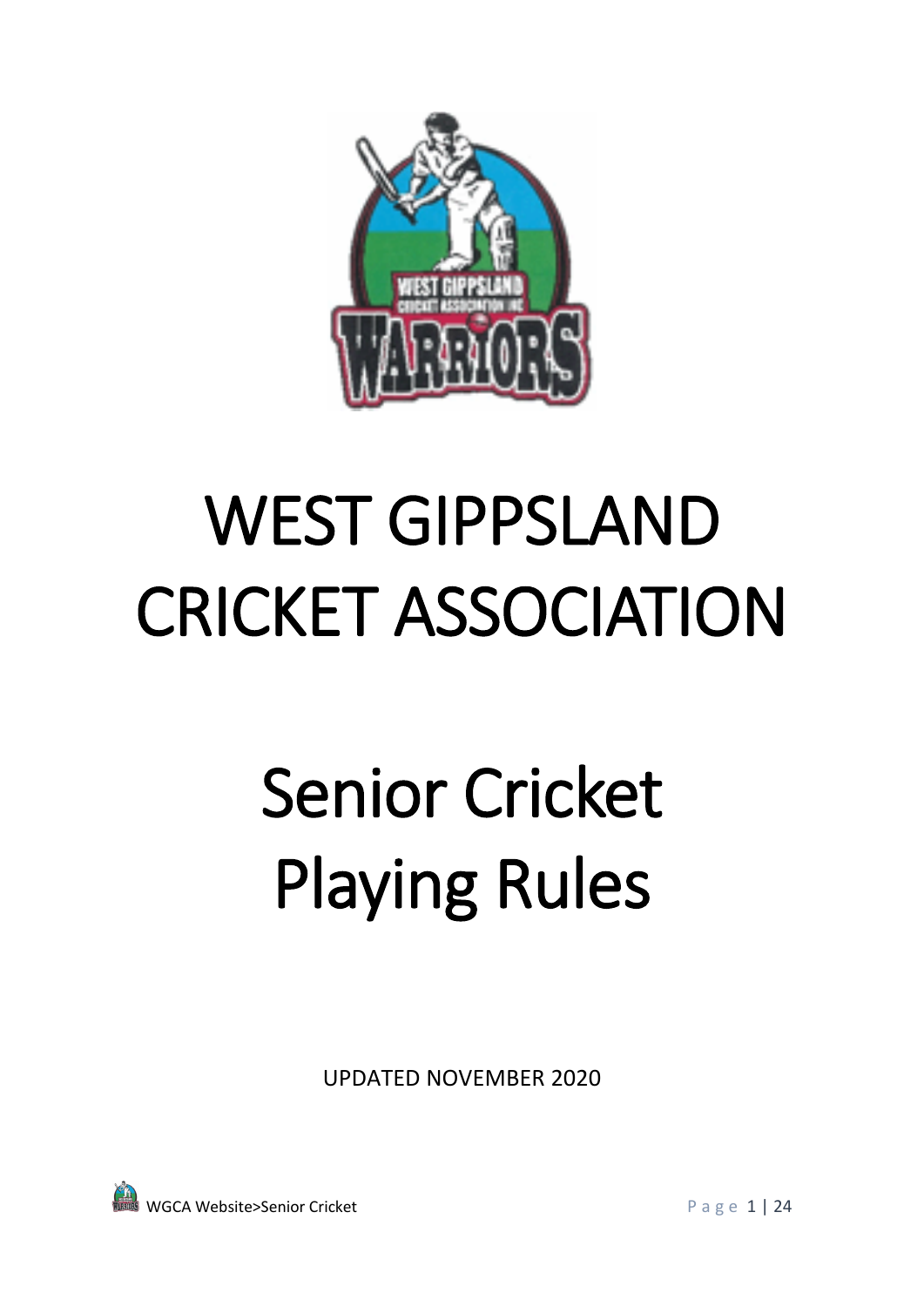| <b>INDEX</b> |                                                    | <b>PAGES</b>            |
|--------------|----------------------------------------------------|-------------------------|
|              | R1 JUNIORS PLAYING AT SENIOR LEVEL                 | 3                       |
| <b>R</b> 2   | <b>UMPIRES</b>                                     | 3                       |
|              | R 3 WGCA PLAYING CONDITIONS                        | $\overline{\mathbf{4}}$ |
| <b>R</b> 4   | PLAYING CONDITIONS 1-DAY GAMES (EXCEPT 1-DAY COMP) | 6                       |
| <b>R</b> 5   | <b>PLAYING CONDITIONS 2-DAY GAMES</b>              | $\overline{7}$          |
| <b>R6</b>    | <b>PLAYING CONDITIONS 1-DAY COMP GAMES</b>         | 10                      |
| <b>R</b> 7   | <b>PLAYING CONDITIONS FOR SEMI FINALS</b>          | 11                      |
| <b>R8</b>    | <b>PLAYING CONDITIONS FOR GRAND FINALS</b>         | 13                      |
|              | R 9 CHANGES OF VENUE                               | 16                      |
|              | R 10 FITNESS OF PLAY - GROUNDS                     | 16                      |
|              | R 11 ABANDONMENT OF PLAY                           | 16                      |
|              | R 12 LATE STARTS                                   | 17                      |
|              | R 13 FORFEITS                                      | 18                      |
|              | R 14 MATCH DAY DUTIES                              | 18                      |
|              | R 15 NEW BALLS                                     | 19                      |
|              | R 16 SPIKES                                        | 19                      |
| <b>R</b> 17  | <b>HELMETS</b>                                     | 20                      |
| <b>R</b> 18  | <b>DRESS CODE</b>                                  | 20                      |
|              | R 19 REP PLAYER REPLACEMENT                        | 20                      |
| <b>R</b> 20  | <b>EMERGENCY SERVICES DUTIES</b>                   | 20                      |
| R 21         | <b>MATCH DAY - PLAYER CONDUCT</b>                  | 21                      |
| <b>R</b> 22  | <b>BREACHS OF RULES</b>                            | 24                      |
|              | R 23 ADOPTION DATE                                 | 24                      |

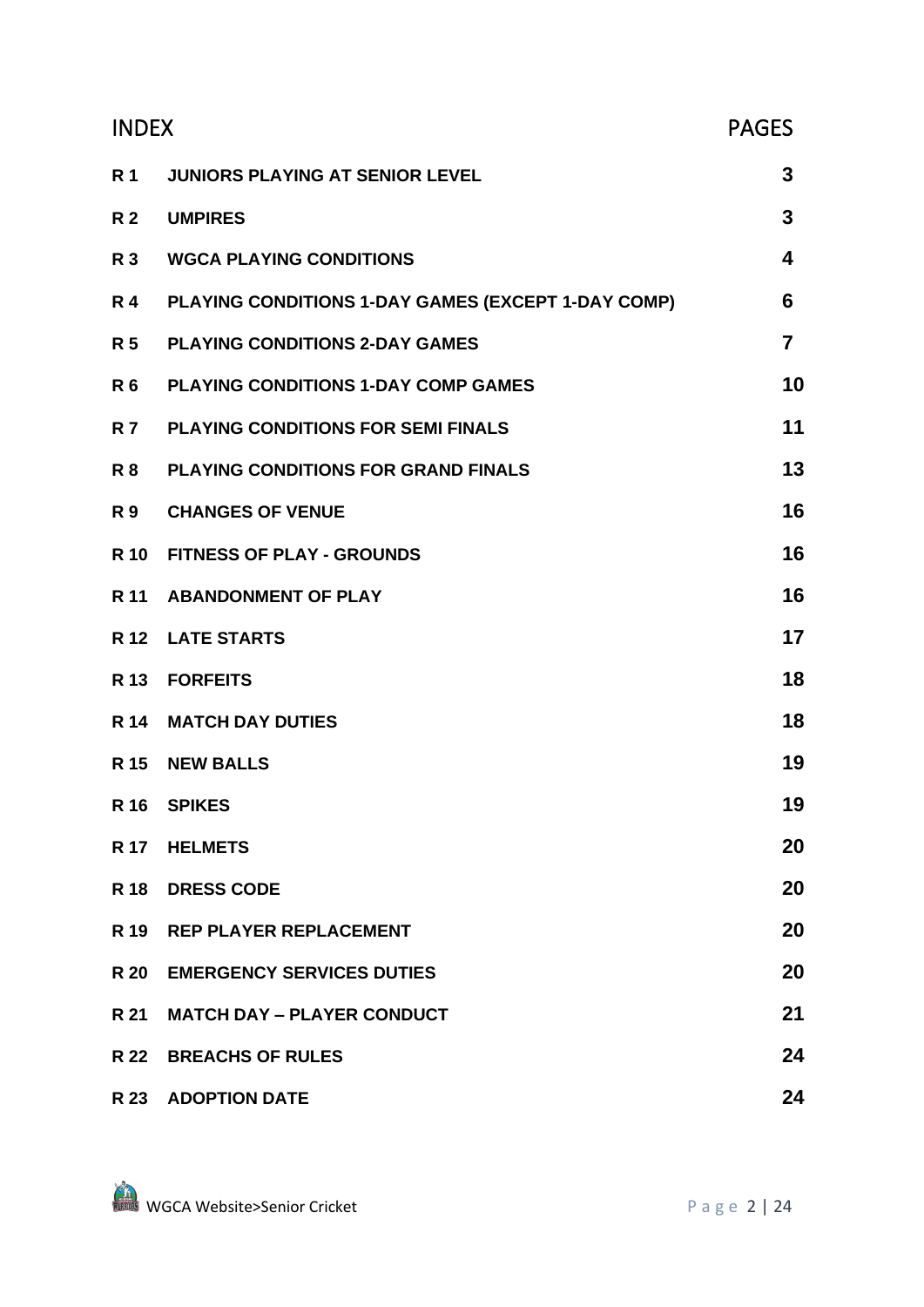## **SENIOR RULES**

Working With Children Checks are compulsory under Australian legislation.

• See By-Law for WGCA requirements pertaining to WWCC's.

The Playing Rules of the Association shall be read in conjunction with the WGCA By-Laws and Policies.

## **SR1. JUNIORS PLAYING AT SENIOR LEVEL**

- 1.1. In senior cricket, any player under the age of 18 as of  $1<sup>st</sup>$  September shall be referred to as a junior player for the purposes of these rules and shall be subject to any conditions relating to such players, irrespective of whether they play in the junior competition or not.
	- a) Junior players must have written parental/guardian permission, via WGCA Parent Consent Form
		- Refer to JR-Playing Above Eligible Age
- 1.2. All junior aged players when playing in senior matches, when batting, must, as a minimum requirement, be wearing protective headwear, leg pads, gloves, and groin protectors.
- 1.3. All junior players when playing in senior matches must wear protective headwear, and groin protectors when fielding 10m (approx. half pitch length from stump to stump) of the batsman on strike, excluding the regulation slips area and wicket keeper, unless the keeper is keeping up at the stumps.
	- Refer to JR Safety Aspects
- 1.4. Any junior aged player who is wicket keeping at senior level, must wear protective headwear when keeping up at the stumps.
- 1.5 Junior aged players cannot act as umpires; this includes square leg umpiring. (SR2.2)

## **SR 2. UMPIRES**

#### 2.1 **OFFICIAL UMPIRES**

- a) The role of an official umpire is to umpire the game by unobtrusively overseeing the application of the laws and playing conditions according to the Laws of Cricket and the Playing Rules as set out in the WGCA Directory at the start of each season, or as modified by the Board of Management during the season.
- b) A copy of the WGCA Directory and a current copy of the Laws of Cricket must be carried by umpires at all times. The Laws of Cricket are available via a Smartphone App however a current printed copy is preferred for umpires.
- c) Refer to:
	- SR10 Fitness of Play
	- SR 21 Match Day- Player Conduct
	- By-Law Umpires Duties
	- By-Law Reporting on the Maintenance of Order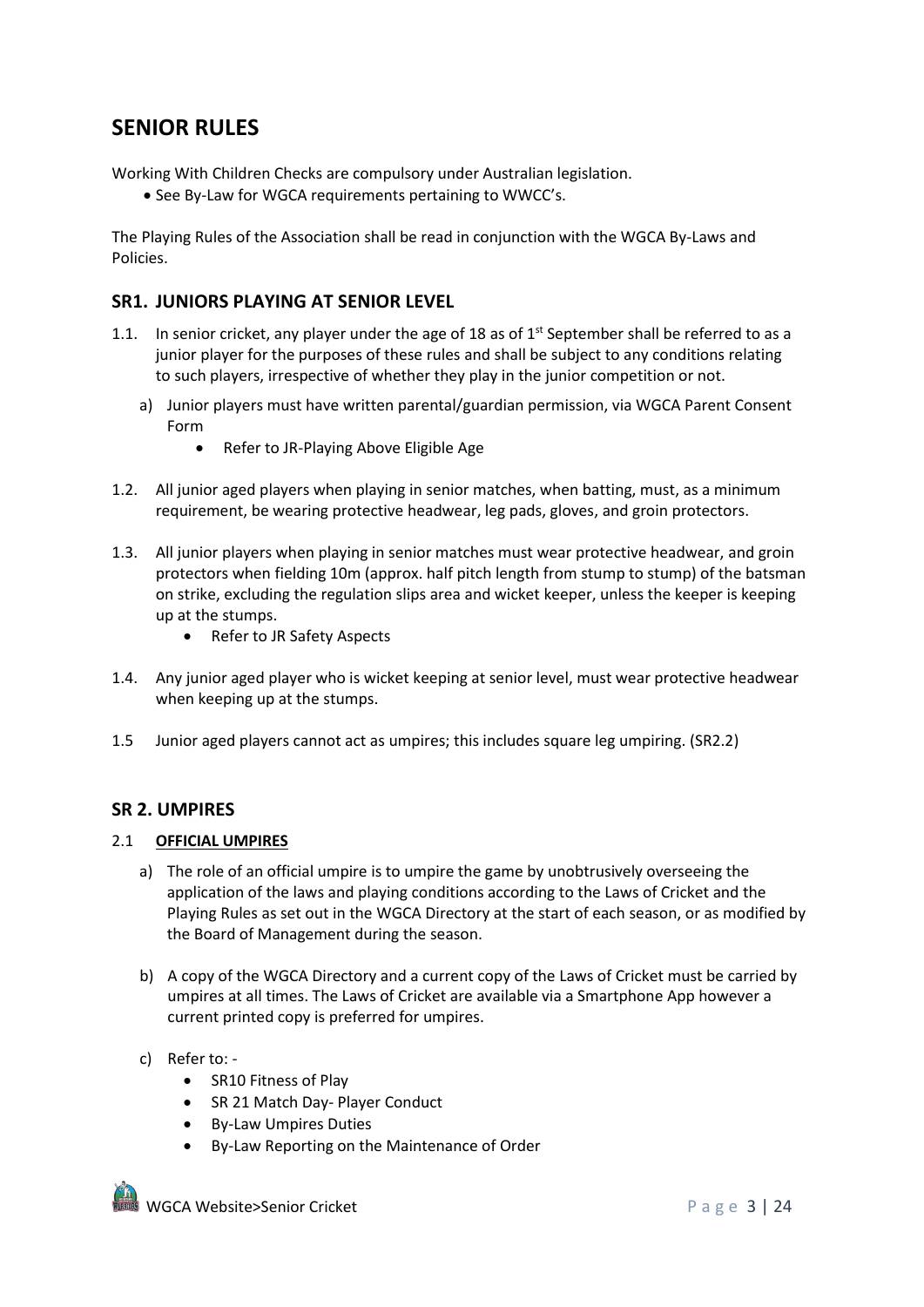#### 2.2 **UNOFFICIAL TEAM UMPIRES**

- a) Umpires for Home & Away matches where no Official Umpires are in attendance are to be nominated by the captain of each batting team
- b) Junior aged players cannot act as umpires; this includes square leg umpiring.
- c) All players substituting as Umpires shall wear a coloured jacket or shirt to distinguish them from players.
- d) Thongs or bare feet are not allowed.
- e) Coloured singlets or "tank tops" if worn, must be over a white cricket shirt.
- d) Refer to:
	- SR 21 Match Day Player Conduct
	- By-Law Umpires Duties
	- By-Law Reports on the Maintenance of Order

## **SR 3. WGCA PLAYING CONDITIONS**

- 3.1 The Laws of Cricket shall apply to all WGCA matches, except as hereinafter modified by this Association.
	- Available WGCA Website
	- a) These modifications will be listed in the Association directory each season and on the WGCA website.
	- b) Any changes made during the season in accordance with the Constitution C21 Alteration of Rules will be notified to the clubs and umpires via email as well as being updated on the WGCA website.
	- c) The WGCA Board of Management is the sole arbiter on any interpretations of the Laws, Rules and Playing Conditions, and any disputes between captains &/or umpires arising over decisions and interpretations of the Laws & Playing Rules should be forwarded to the Board of Management as stated in By-Laws.
		- Refer to: C19 Interpretation of Rules
	- d) LAW 2.11 DISAGREEMENT & DISPUTE: If a disagreement/ dispute involves an interpretation of the Laws/Rules, the WGCA Rules Liaison officer should be consulted at an appropriate time.
- 3.2 Captains have the sole responsibility for the conduct of all games which will be played under the Laws of Cricket, Senior Playing Rules and By-Laws.
	- a) Team captains as a minimum requirement, must have a copy of the WGCA Directory available at all times. It is also recommended that they have a current copy of the Laws of Cricket. (Laws of Cricket are available via a Smartphone App. Or on the WGCA website).
	- b) Refer to By-Law Maintenance of Order

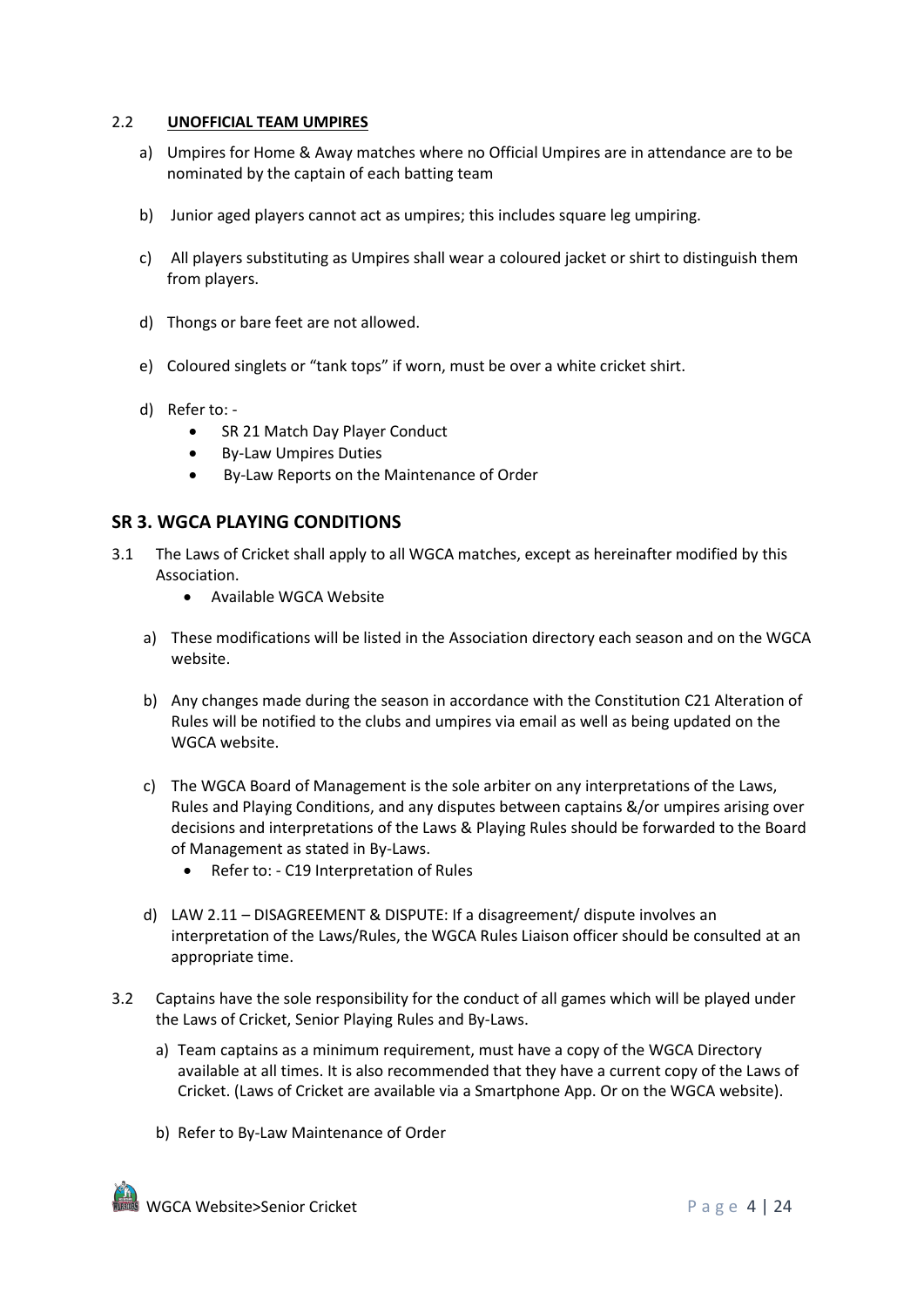- 3.3 In all matches within the WGCA, the 5 run penalties in the Laws of Cricket shall only apply in regard to the ball hitting a helmet or other apparel placed on the playing surface and after a level 3 or 4 offence of the player conduct has occurred.
- 3.4 The following Laws of Cricket shall not apply within WGCA Cricket unless otherwise stated by the Board of Management prior to the commencement of play:
	- LAW 10 COVERING OF THE PITCH Covering the pitch will not be permitted in the **WGCA**
	- LAW 16.3 UMPIRES AWARDING A MATCH For any matter this severe must be reported to the Board of Management for investigation, EXCEPT in the case of a level 3 or 4 offence of the player conduct.
	- LAW 26 PRACTICE ON THE FIELD practice on the field will be permitted outside of the times of play.
	- LAW 41.11 THE PROTECTED AREA refers to turf pitches
	- LAW 41.13 BOWLER RUNNING ON PROTECTED AREA refers to turf pitches
	- LAW 41.15 STRIKER IN PROTECTED AREA refers to turf pitches

## 3.5 **FULL TOSS DELIVERIES**

In all WGCA matches, any non-pitching (full toss) delivery, which passes or would have passed above the waist height of the striker standing upright AT THE CREASE, shall be deemed as a no ball.

- a) The first instance shall result in the bowler being automatically placed under a warning, with no official notification being required.
- b) Should a second instance occur from the same bowler in the same innings, the bowler shall be automatically placed under a caution.
- c) After the second instance has occurred, the other umpire, the bowler, the captain of the fielding side and both the striker and non-striker are to be notified that any further instances in that innings shall result in the bowler's immediate suspension from bowling in that innings.
- d) At the earliest possible time after the second instance, the captain of the batting side is also to be notified.
- e) Any further instances in that innings shall result in the bowler being removed from bowling immediately and may not bowl again during that innings.
- f) The over, if not already completed, must be completed by another bowler, who did not bowl the previous over, nor shall be permitted to bowl the next over.
- 3.6 The bowling of short pitched & full pitched deliveries MUST be dealt with as separate issues and not combined to remove a bowler.
- 3.6.1 A batsmen standing out of his crease or advancing to receive the delivery early does not negate the possibility of the ball being deemed as a dangerous delivery, however, the decision must be based on where the ball would have passed the striker standing upright at the crease, not where it passed the striker.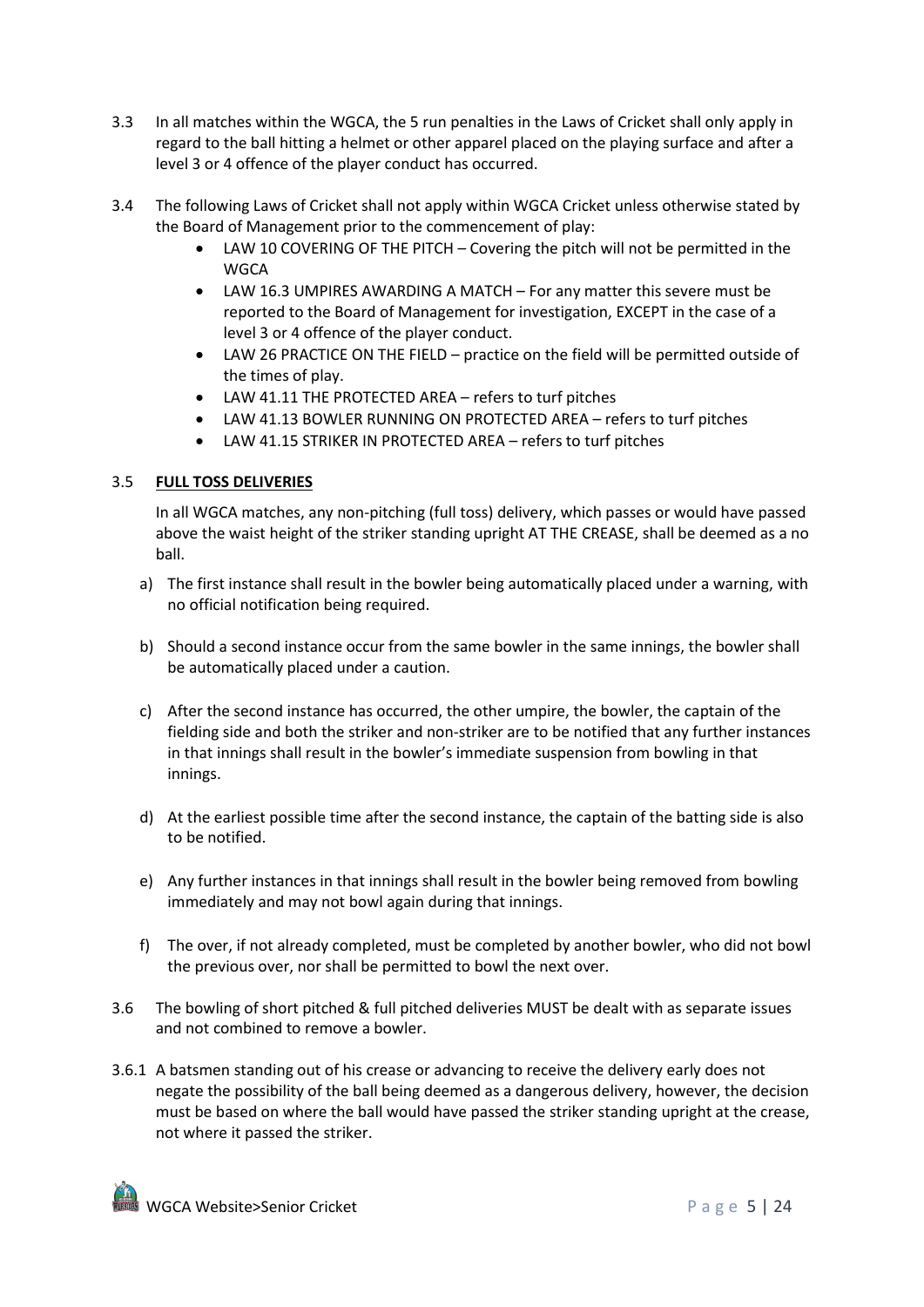## 3.7 **SHORT PITCHED DELIVERIES**

Any short-pitched delivery that passes above HEAD height of the striker standing upright at the crease shall be deemed dangerous and immediately called as a No Ball.

- a) Short-pitched deliveries that pass above SHOULDER height but not above head height of the striker standing upright at the crease shall be dealt with as follows: -
	- After the first instance in an over, the Central Umpire shall advise the bowler, the fielding team's captain, both batmen and the square leg umpire.
	- Should a second instance occur in the same over, the Central Umpire shall advise the bowler, the fielding team's captain, both batmen and the square leg umpire that the second instance has occurred & that any further instances in the same over will be called 'No Ball'.
	- For the purpose of this rule, any short-pitched delivery that passes above head height of the striker shall also count towards the permitted short-pitched balls per over listed in this rule.

## **SR 4. PLAYING CONDITIONS 1-DAY GAMES (EXCEPT 1-DAY COMPETITION)**

- 4.1 All fixtured 1-day matches will be 40 overs per team in all senior grades and shall commence at 1pm, with the scheduled conclusion time of 6.30pm and a 20-minute tea break scheduled to commence at 3:30pm.
	- a) Should the 1st innings not be concluded by 3:30pm, then the scheduled break time is to be adjusted accordingly to when the tea break is taken.
	- b) Should the first inning not be completed by the scheduled time for the tea interval, then the scheduled finish time for the match shall be adjusted accordingly.
	- c) If an innings is completed or closed within 30 minutes before the normal time for the afternoon tea adjournment, then an afternoon tea break of 20 minutes shall immediately be taken.
	- d) In all senior grades, 1-day matches shall immediately conclude once a first innings result has been achieved.
	- e) All A grade division matches are to have a 30-meter circle marked on the ground: Field restrictions for A grade are as follows:
		- 1-10 Overs 2 outside the 30-meter Circle
		- • 11-20 Overs 3 outside the 30-meter Circle
		- 21-30 Overs 4 outside the 30-meter Circle
		- • 21-40 Overs 5 Outside the 30-meter Circle
		- 4.1.5.b No more than 5 players are permitted on the leg side at any time during the innings Overs
- 4.2. In 1-day games, the innings of the side batting first shall be compulsorily closed at the completion of 40 overs for all senior grades.
- 4.3 If the innings of the side batting first is compulsorily closed then the side batting second, if it is not dismissed, shall be entitled to bat ONLY for the same number of overs which have been bowled to the side batting first.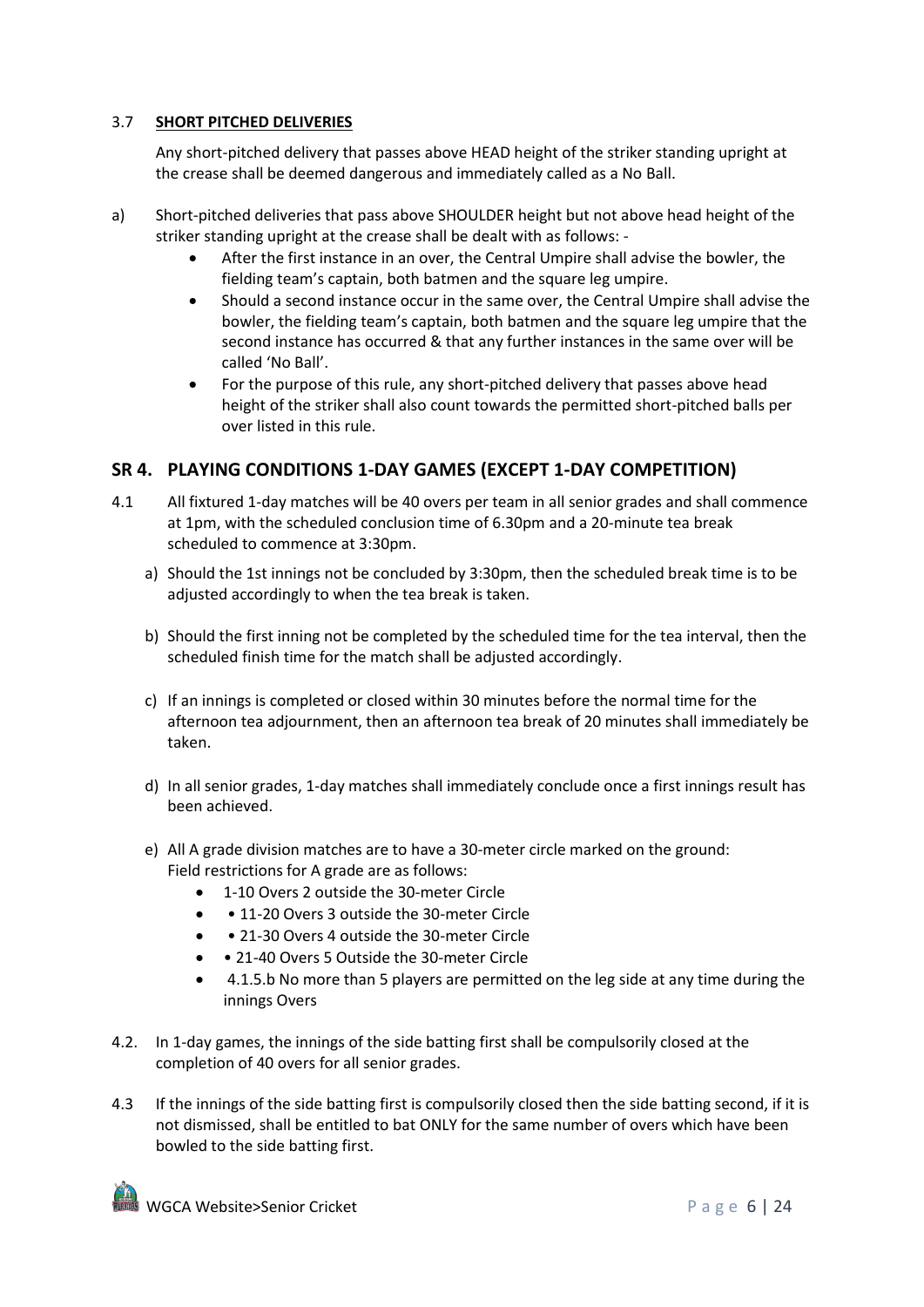- 4.4 If the innings of the side batting first has been completed OTHER than by compulsory closure then the side batting second, if it is not dismissed, shall be entitled to bat to a MAXIMUM of 40 overs.
- 4.5 In all 1-day games in the A-grade divisions only, any ball legally bowled passing outside the leg stump with the batsman in normal batting stance having not being touched by the striker or their clothing will be deemed a wide. Bowler Restrictions
- 4.6 No bowler shall bowl more than 8 overs in all senior grades. This will be reduced proportionately in matches affected by bad weather.
- 4.7 Any player arriving late to games may bowl immediately, providing SR12.3 Late Starts is adhered too.
- 4.8 Time Loss Due To Weather.

If any time is lost due to bad weather or any other legitimate reason during the first innings of the match, then the number of balls to be bowled shall be reduced by two per minute from the scheduled overs for the match, with the remaining overs to be divided equally between the two teams.

- a) A 20-minute tea interval shall be taken at the conclusion of the innings of the side batting first.
- b) Bowling restriction shall be reduced in proportion to the maximum overs available.
- 4.9 Should any time be lost during the 2nd innings up to and including 30 minutes, then the match will continue unchanged, this may include a reduction of overs from the 1st innings.
- 4.10 Should more than 30 minutes be lost during the 2nd innings, then ONLY 30 minutes may be made up by playing beyond the scheduled finish time.
- 4.11 If time does not permit a minimum of 25 overs per side to be bowled, then the match shall be abandoned as a draw.

## **SR 5. PLAYING CONDITIONS 2-DAY GAMES**

#### 5.1 **HOURS OF PLAY**

- 5.1.1 In the 3 A grade divisions, 2-day Home & Away matches shall commence at 1pm and finish at 6pm with 20 minutes afternoon tea adjournment to be taken between 3:20pm and 3.40pm.
- 5.1.2 In all other grades, 2-day Home & Away matches shall commence at 1:30pm and finish at 6pm with the tea break taken between 3:30pm and 3:50pm.
- 5.2 If an innings is completed or closed within 30 minutes before the normal time for the afternoon tea adjournment, then an afternoon tea break of 20 minutes shall immediately be taken.
- 5.3 If 9 wickets are down at the scheduled time for the tea break then play shall continue for a further 30 minutes or until the tenth wicket falls, whichever comes first.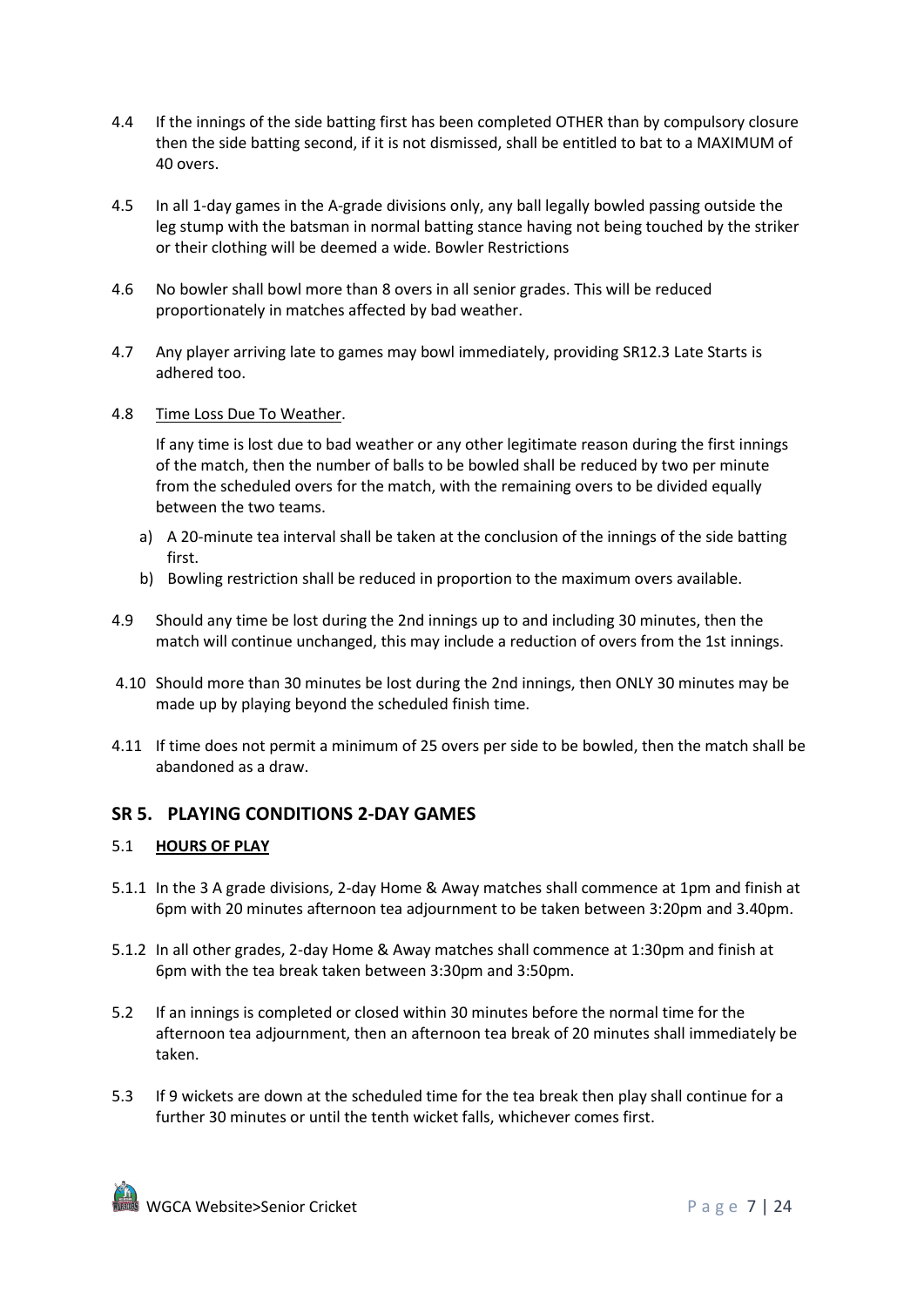#### 5.4 **CLOSURES**

- 5.4.1 In two-day games the innings of the team batting first shall be compulsorily closed at the end of play on the first day if the team has not been dismissed or play is not subject to the adverse weather rules SR5.9.1 Time Loss On The First Day Due To Weather.
- 5.4.2 In two-day matches, if a compulsory closure has occurred (under SR5.4.1), the side batting second, if it is not dismissed, shall be entitled to bat for ONLY the same number of overs which have been bowled to the side batting first.
- 5.4.3 Where the team batting second has not been dismissed before the closure under SR5.42 the match shall be decided by the number of runs scored in each first innings, irrespective of the number of wickets lost.
- 5.4.4 A declaration, made to ensure the side batting second receives at least the same number of overs, is a closure.
- 5.4.5 If the team batting first on the first day's play is dismissed, then any overs faced by the team batting 2nd on the first day, shall be considered as bonus overs and shall not count towards that teams total overs for the match.
- 5.4.6 Play can be terminated on the 2nd day at the tea break if a decision has been reached and both captains concur.

#### **5.5 BOWLING RESTRICTIONS**

- 5.5.1 Overs On The First Day
	- a) In two day matches 80 overs shall be played in the A grade divisions
	- b) 70 overs in all other grades.
	- c) In the event of the innings of the team batting first closing before 80/70 overs, three overs shall be deducted for the innings break unless the change of innings occurs at the tea break.
	- d) An incomplete over will be counted as a completed over towards the 80/70 over maximum.
- 5.5.2 Overs On The Second Day
	- a) In two day matches 80 overs shall be played in the 3 A Grade divisions
	- b) 70 overs In all other grades.
	- c) On the second day if the side batting second is not dismissed 80/70 overs shall be played from the commencement of the day.
	- d) In the event of innings of the team batting second being terminated before the allocated overs are bowled, the game will only continue until 6pm.

#### **5.6 RULING THE SCOREBOOK FOR THE LAST HOUR OF PLAY**

- 5.6.1 On the second day of the match, if the side batting second is dismissed in its first innings, and the 3rd or 4th innings of the game has commenced, the scorebook shall be ruled off, after the over in progress at five o'clock has been completed.
	- a) A minimum of 20 overs shall then be bowled from the commencement of the last hours play, SHOULD AN OUTRIGHT DECISION BE AT ALL POSSIBLE.
	- b) If an interval for drinks is due, it must be taken before the start of the final hour.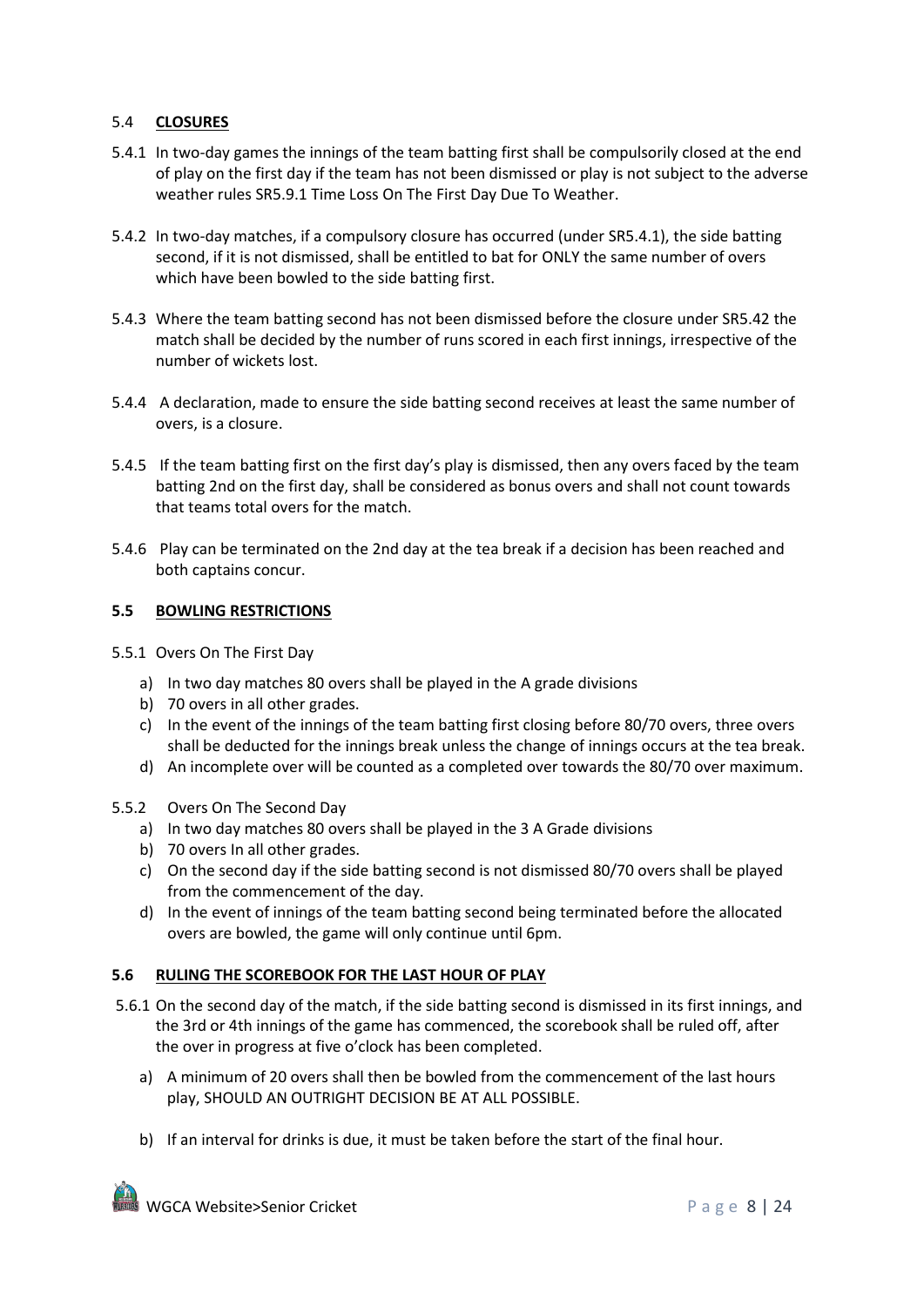- c) If at 6pm both captains agree that an outright decision is not likely to be obtained, play shall be terminated.
- d) Should there be an innings change during this last hour of play, there will be a 10-minute change-over but not a deduction of overs.

## **5.7 DECLARATIONS**

- 5.7.1 The captain of a team is allowed to close the first innings at any time on the first day. Declarations may also be made on the second day at any time.
- 5.7.2 If a declaration takes place at any time except during the afternoon tea break, the time lost for the changeover shall be three overs, if a set number of overs is to be bowled, or 10 minutes if the game is to finish at 6pm.
- 5.7.3 If the declaration occurs during a tea break, there shall be no deduction of overs or time lost.
- 5.7.4 If a declaration is made during the tea break, the opposing captain and the umpires are to be informed within the first 10 minutes of the break.

#### **5.8 FOLLOW ON**

- a) The follow on shall be 100 runs in two-day matches.
- b) If the side batting second scores half or less of the runs scored by their opponents, the side leading on the first innings shall have the option of requiring their opponents to follow on.

#### **5.9 TIME LOSS**

In cases of legitimate time loss, the minimum over rate shall be reduced at the pro-rata rate of two balls per minute of time lost.

#### 5.9.1 Time Loss On The First Day Due To Weather:

- a) Should the play on the first day of a 2-day match be limited to less than ten (10) overs before the tea interval & the innings of the team batting first, not being completed or play be entirely prevented by adverse weather conditions, the game shall revert to a 1-day Match.
- b) On the FIRST day any time lost up to 30 minutes due to adverse weather, shall result in two balls per minute lost, being deducted from the maximum 80/70 overs for the day, as laid down in SR5.5 (Bowling Restrictions).
- c) In the event of a two-day match being interrupted by more than 30 minutes of bad weather on the first day, the team batting first will not be forced to close its innings at the scheduled close of the first day, unless it is dismissed, and play may be extended up to 7.00pm if more than 30 minutes are lost.

The team has the options of:

- Continuing its innings into the next day of play up to the completion of the 60th / 50th over from the start of the match
- Or declaring in order to bowl at least an equivalent number of overs to the side batting second.

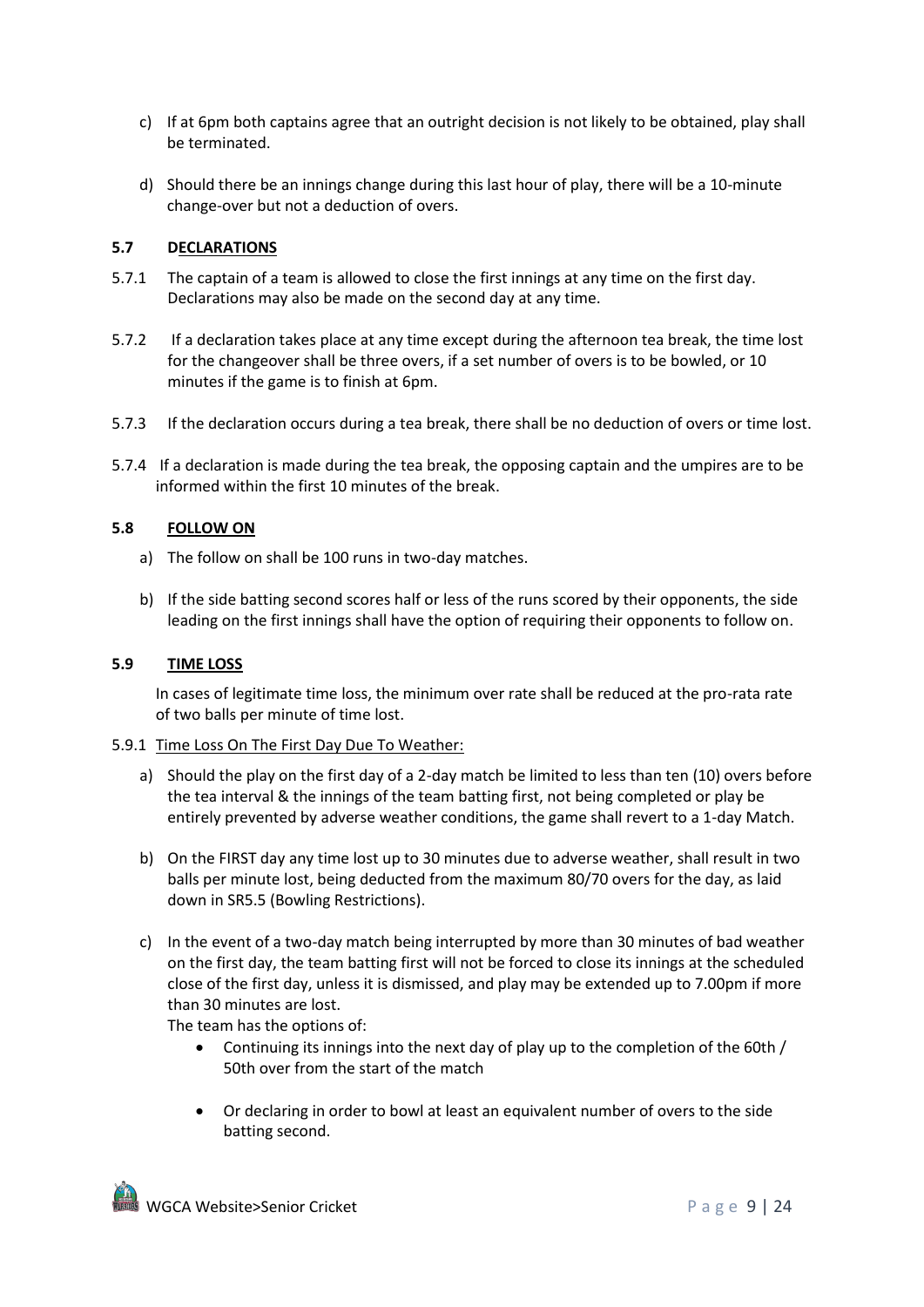- d) When the side batting first continues its innings into the next day due to time loss under SR5.9.1C (Time Loss) and is compulsorily closed, the number overs available to the side batting second shall be the number of overs for the day (80/70) minus the overs bowled to the side batting first, up to a maximum of the same number of overs faced by the team batting first.
- e) When the side batting first continues its innings into the next day due to time loss under SR5.9.1C Time Loss and is dismissed or declares before the compulsory closure, the number overs available to the side batting second shall be the number of overs for the day (80/70) minus the number of overs bowled to the side batting first minus 3 overs for a change of innings unless the change of innings occurs at the tea break (see SR5.7 Declarations)
- 5.9.2 Time Loss On Second Day Due To Weather
	- a) On the second day any time lost up to 30 minutes shall be made up by playing beyond 6:00pm until the lost time is made up for a first innings decision only.
	- b) If more than 30 minutes is lost, play ceases at 7.00pm. In either case the minimum overs for the second day no longer applies and the match is concluded by time.
	- c) If the side batting second receives at least the same number of balls as the side batting first prior to the scheduled finishing time, the side scoring the most runs shall be declared the winner (see also SR5.4.5 Closures).
	- d) If the side batting second is not dismissed, does not pass the score of the side batting first and does not receive the same number of balls as the side batting first, the match shall be declared a draw

## **SR 6. PLAYING CONDITIONS 1- DAY COMPETITION GRADE**

#### 6.1 **HOURS OF PLAY**

Matches shall commence at 1.30pm. A Tea interval lasting 20 minutes shall be taken at the change of innings.

## 6.2 **OVERS**

Each side shall have a maximum of 35 overs.

## 6.3 **RUN UPS**

Shall be limited to 15 metres from the stumps.

## 6.4 **BOWLING RESTRICTIONS**

No bowler shall bowl more than 7 overs, and this will be reduced proportionately in matches affected by bad weather.

## 6.5 **BATTING RESTRICTIONS**

Batsmen shall retire at 70 runs and are not able to return.

#### 6.6 **TIME LOSS DUE TO WEATHER**

If time is lost due to bad weather or any other legitimate reason, then the number of balls to be bowled shall be reduced by two per minute from the scheduled 70 overs for the match with the remaining overs equally divided between the two sides.

a) Bowling restrictions shall be reduced in proportion to the maximum overs available.

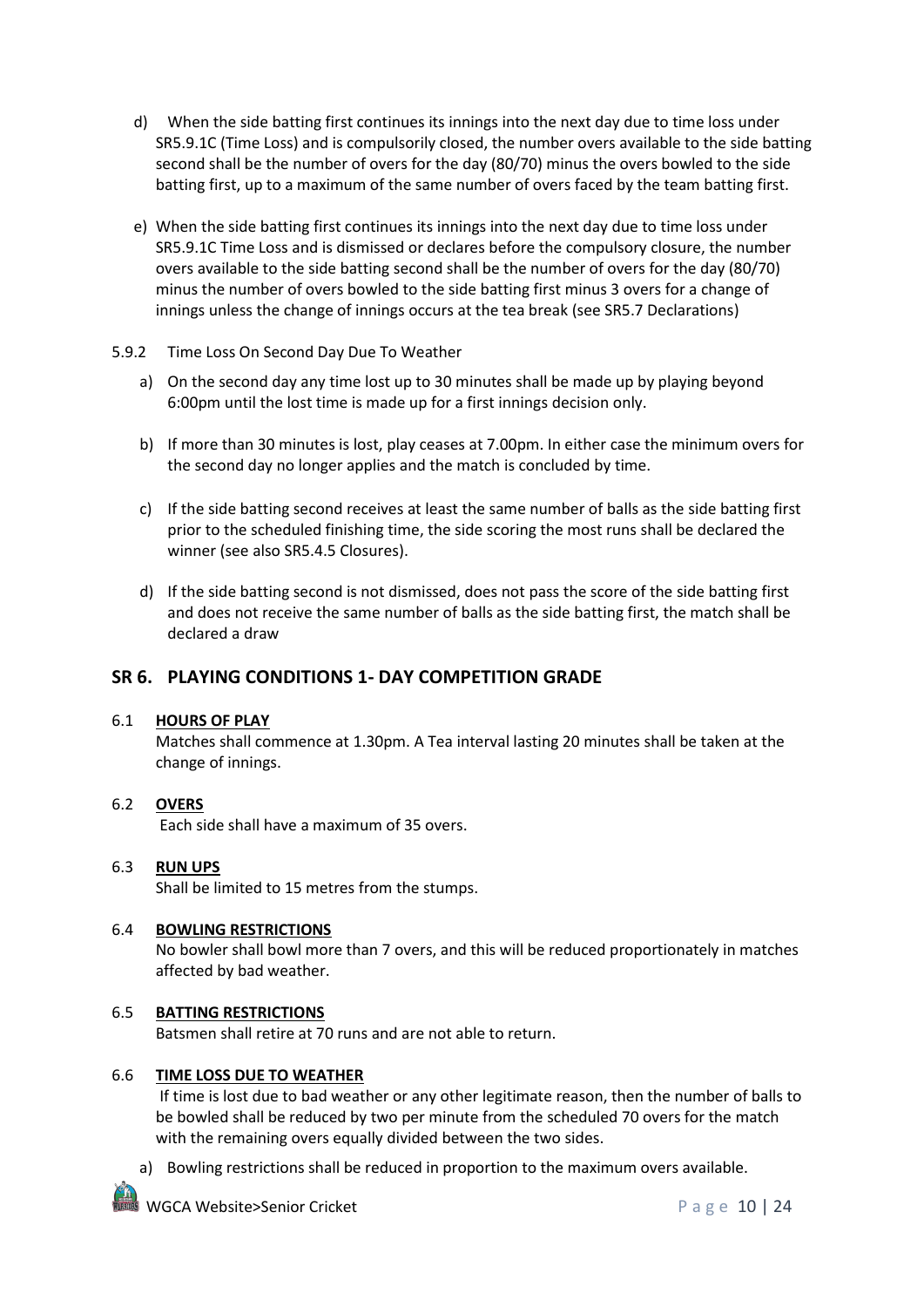b) If time does not permit a minimum of 25 overs per side to be bowled by 6pm or an agreed finishing time, then the game shall be abandoned as a draw. Reserve Days For 1-day Competition Grade games.

## 6.7 **RESERVE DAYS**

There shall be no reserve days allocated for the qualifying/elimination finals for the 1-day competition grade.

- 6.8 If the semi-finals of the 1-day competition grade are not completed due to bad weather or other legitimate reasons, then the Sunday can be used as a reserve day on which to complete the match.
- 6.9. Should the 1-day competition grade Grand Final not be completed due to bad weather or other legitimate reason, then the Sunday may be used as a reserve day to complete the match.
	- a) Should the match still not be completed on the Sunday, then the reserve weekend for all other grades may also be used to complete the match.

## **SR 7. PLAYING CONDITIONS FOR SEMI FINALS**

## 7.1 **HOURS OF PLAY FOR SEMI FINALS**

In the 3 A grade divisions, 2-day semi-final matches play shall commence at 1pm and finish at 6pm

a) with 20 minutes afternoon tea adjournment to be taken between 3:20pm and 3:40pm.

In all other grades, 2-day semi-final matches shall start at 1:30pm and end at 6pm with the tea break taken between 3:30pm and 3:50pm.

- 7.2 If a match takes place when daylight savings is not in operation; such matches will commence at 12.30pm for the 3 A grade divisions and 1pm for all other grades and finish at 5.30pm.
	- a) A 20-minute tea break shall be taken between 3.00pm and 3.20pm.
- 7.3 If an innings is completed or closed within 20 minutes before the normal time for the afternoon tea adjournment, then an afternoon tea break of 20 minutes shall immediately be taken.
- 7.4 If 9 wickets are down at the scheduled time for the tea break then play shall continue for a further 30 minutes or until the tenth wicket falls, whichever comes first.

## 7.5 **CLOSURES**

In semi-final games the innings of the team batting first shall be compulsorily closed at the end of play on the first day if the team has not been dismissed, or play is not subject to the adverse weather rules SR7.15 to 7.18 (Time Loss).

- 7.6 In semi-final matches, if a compulsory closure has occurred (under SR7.5 above), the side batting second, if it is not dismissed, shall be entitled to bat for ONLY the same number of overs which have been bowled to the side batting first.
- 7.7 Where the team batting second has not been dismissed before the closure under rule SR7.6 (above) the match shall be decided by the number of runs scored in each first innings, irrespective of the number of wickets lost. A declaration, made to ensure the side batting second receives at least the same number of overs, is a closure.

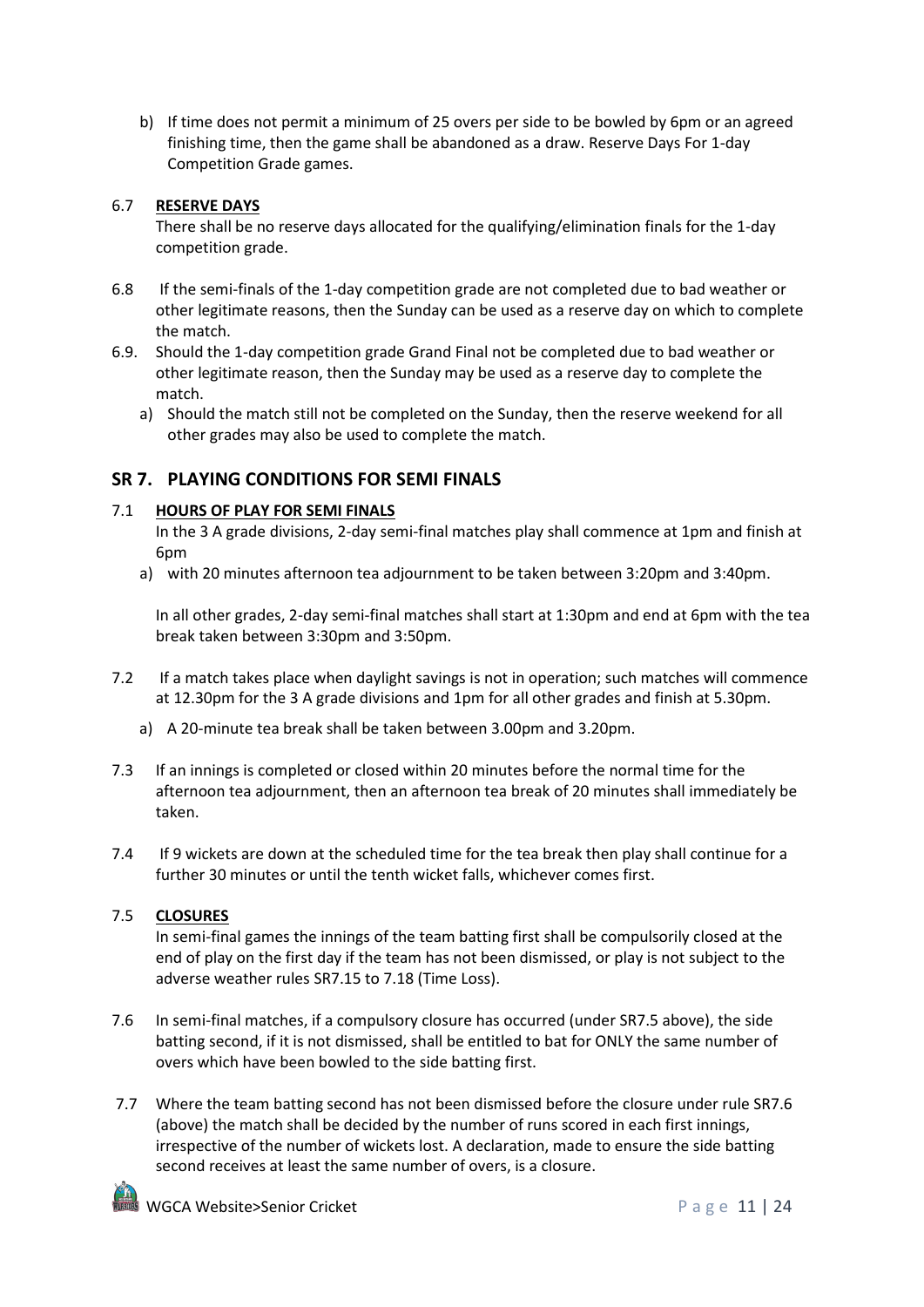- 7.8 Play can be terminated at any time if a decision has been reached and both captains concur.
- 7.9 If the match is declared a draw or if a tie results after two days scheduled play, the team finishing higher on the premiership ladder after Home & Away matches shall be declared the winner.

#### 7.10 **OVERS ON FIRST DAY**

In a semi-final match 80 overs shall be played in the 3 A grade divisions and 70 overs in all other grades.

In the event of the innings of the team batting first closing before 80/70 overs, three overs shall be deducted for the innings break, unless the tea break is taken at the change of innings.

An incomplete over will be counted as a completed over towards the 80/70 over maximum.

#### 7.11 **OVERS ON SECOND DAY**

In a semi-final match 80 overs shall be played on day two in the 3 A Grade divisions and 70 Overs in all other grades

On the second day if the side batting second is not dismissed, 80/70 overs shall be played from the commencement of the day. In the event of innings of the team batting second being terminated before the allocated overs are bowled, the game will only continue until 6pm.

#### 7.12 **RULING THE SCOREBOOK FOR THE LAST HOUR OF PLAY**

On the second day of the match, if the side batting second is dismissed in its first innings, and the 3rd or 4th innings of the game has commenced, the scorebook shall be ruled off, after the over in progress at five o'clock has been completed, and a minimum of 20 overs shall then be bowled from the commencement of the last hour.

- a) THIS SHALL ONLY APPLY SHOULD AN OUTRIGHT DECISION BE AT ALL POSSIBLE. If an interval for drinks is due, it must be taken before the start of the final hours play.
- b) If at 6 pm both captains agree that an outright decision is not likely to be obtained, play shall be terminated.
- c) Should there be an innings change during this last hour of play, there will be a 10-minute change-over but not a deduction of overs.

## **7.13 DECLARATIONS**

The captain of a team is allowed to close the first innings at any time on the first day. Declarations may also be made on the second day at any time.

- 7.14 If a declaration takes place at any time, except during the tea break, the time lost for the changeover shall be three overs, if a set number of overs is to be bowled, or 10 minutes if the game is to finish at 6pm. If a declaration takes place during a tea break, there shall be no deduction of overs or time lost.
	- a) If a declaration is to be made during the tea break, it must be made, and the opposing captain and the umpires are to be informed within the first 10 minutes of the break.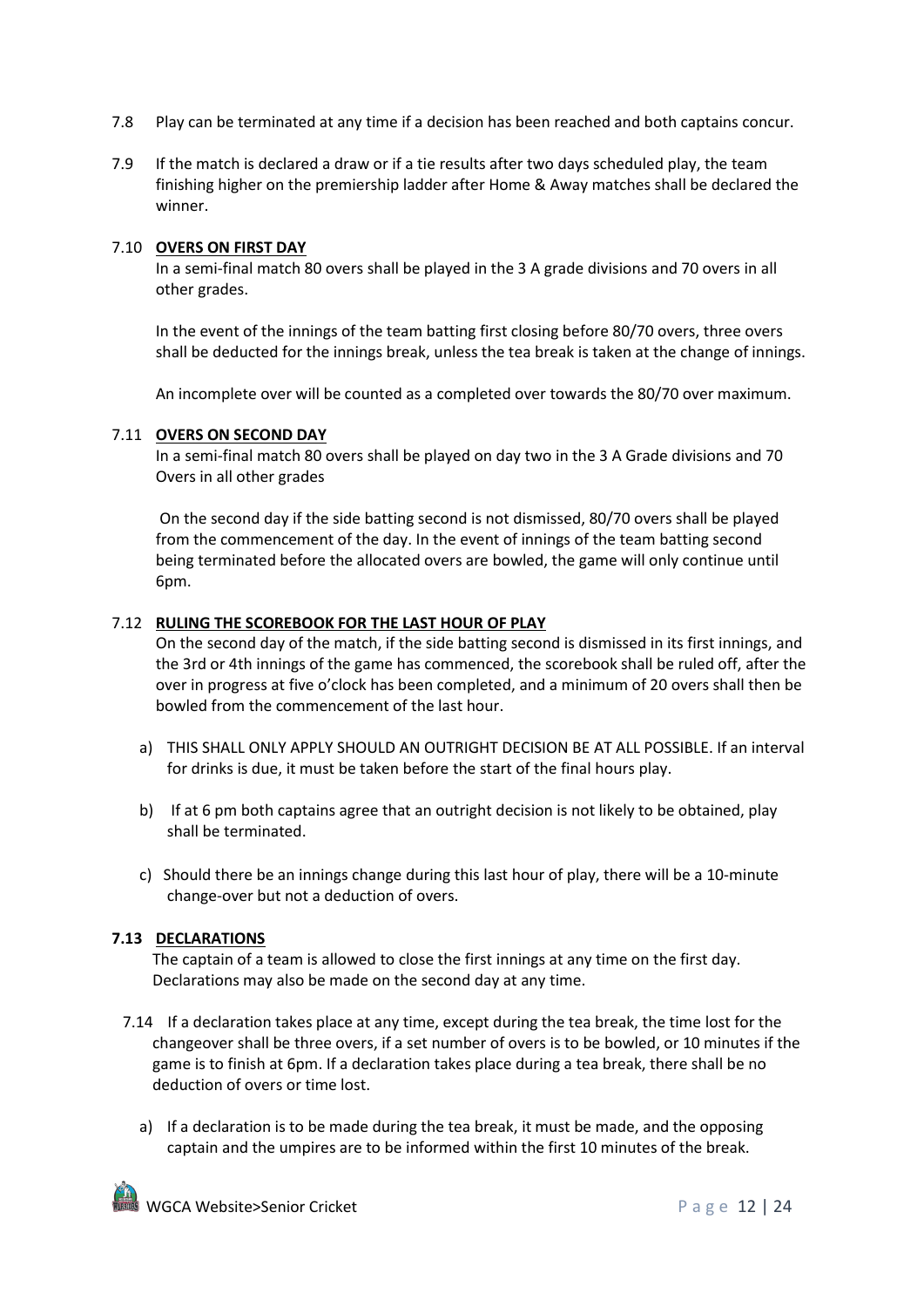#### 7.15 **TIME LOSS**

In cases of legitimate time loss, the minimum over rate shall be reduced at the pro-rata rate of two balls per minute of time lost.

#### 7.16 **TIME LOSS ON THE FIRST DAY DUE TO WEATHER (SEMI FINALS)**

- The rule shall be the same as for home and away matches. If the whole of the first day is lost due to weather, then the match shall commence at 12.30pm on the next day and conclude at 6.30pm with a compulsory closure after 60 overs.
- 7.17 On the FIRST day any time lost up to 30 minutes due to adverse weather, shall result in two balls per minute lost, being deducted from the maximum 80/70 overs for the day, as laid down in SR7.10 (Overs On First Day).
- 7.18 In the event of the match being interrupted by more than 30 minutes of bad weather on the first day:
	- a) The team batting first will not be forced to close its innings at the scheduled close of the first day unless it is dismissed. The team has the option of continuing its innings into the next day of play up to the completion of the 60th (A grade)/ 50th over from the start of the match or declaring in order to bowl at least an equivalent number of overs to the side batting second.
	- b) Play maybe extended up to 6.30pm with the agreement of the 2 captains.
	- c) With the agreement of the 2 captains, play on the 2nd day of the match, may commence at 12:30pm and conclude at 6:30pm
	- d) The maximum of 80/70 overs for the second day will no longer apply and the match shall be concluded by time.
	- e) When the side batting first continues its innings into the next day, due to time loss (under SR5.9.1C Time Loss) and is dismissed or declares before the compulsory closure, the number of overs available to the team batting second shall be the number of overs for the day (80/70) minus the number of overs bowled to the side batting first minus three (3) overs for a change of innings – unless the change of innings occurs at the tea break (see SR 5.7 Declarations)

#### 7.19 **TIME LOSS ON THE SECOND DAY DUE TO WEATHER (SEMI FINALS)**

On the second day any time lost up to 30 minutes shall be made up by playing beyond the normal finishing time until the lost time is made up for a first innings decision only.

- a) If more than 30 minutes is lost, play ceases at 6.30pm. In either case the maximum overs for the second day no longer applies and the match is concluded by time.
- 7.20. If the side batting second receives at least the same number of balls as the side batting first prior to the scheduled finishing time, the side scoring the most runs shall be declared the winner.

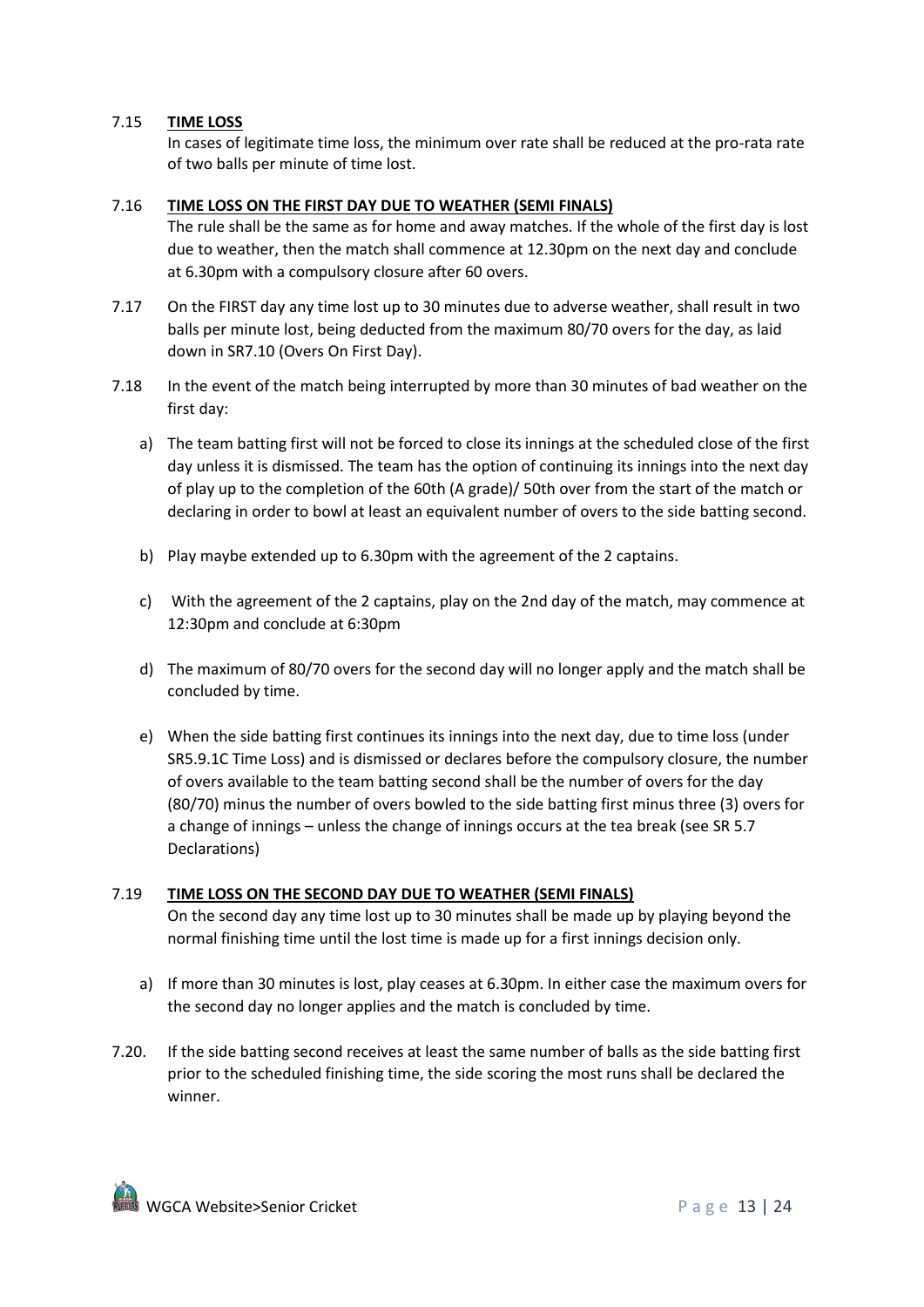7.21 If the side batting second is not dismissed, does not pass the score of the side batting first and does not receive the same number of balls as the side batting first, the match shall be declared a draw. The team finishing higher on the ladder proceeds to the Grand Final.

## **SR 8. PLAYING CONDITIONS FOR GRAND FINAL**

#### 8.1 **HOURS OF PLAY FOR GRAND FINALS**

In the 3 A grade divisions, play shall commence at 1pm and conclude at 6pm with a 20-minute afternoon tea adjournment to be taken between 3:20pm and 3:40pm.

In all other grades, play shall commence at 1:30pm and conclude at 6pm with the tea break taken between 3:30pm and 3:50pm.

- 8.2 In 2-day matches 80 overs shall be played in the 3 A grade divisions and 70 overs in all other grades. In the event of the innings of the team batting first closing before 80/70 overs, three overs shall be deducted for the innings break, unless the changeover occurs at the afternoon tea adjournment, in which case there will be no deduction of overs.
	- a) An incomplete over will be counted as a completed over towards the 80/70 over maximum.
- 8.3 If a finals match takes place when daylight savings is not in operation, play will start at 12:30pm in the A grade divisions and 1 pm for all other grades. All matches will conclude at 5:30 pm with a 20-minute tea break to be taken between 3:00pm and 3:20pm.
- 8.4 If an innings is completed or closed within 20 minutes before the normal time for the afternoon tea adjournment, then an afternoon tea break of 20 minutes shall immediately be taken.
	- 8.5 If 9 wickets are down at the scheduled time for the tea break then play shall continue for a further 30 minutes or until the tenth wicket falls, whichever comes first.

## 8.6 **CLOSURES**

The innings of the team batting first shall be compulsorily closed at the end of play on the first day if the team has not been dismissed unless play has been affected by adverse weather. SEE SR8.14 to 8.16 .

- 8.7 If a compulsory closure has occurred, the side batting second, if it is not dismissed, shall be entitled to bat for ONLY the same number of balls which have been bowled to the side batting first.
- 8.8 Where the team batting second has not been dismissed before the closure under rule SR8.7 (above) the match shall be decided by the number of runs scored in each first innings, irrespective of the number of wickets lost. A declaration, made to ensure the side batting second receives at least the same number of overs, is a closure.
- 8.9 Play must continue until a first innings decision has been reached. Play may be terminated at that stage, provided both captains concur.

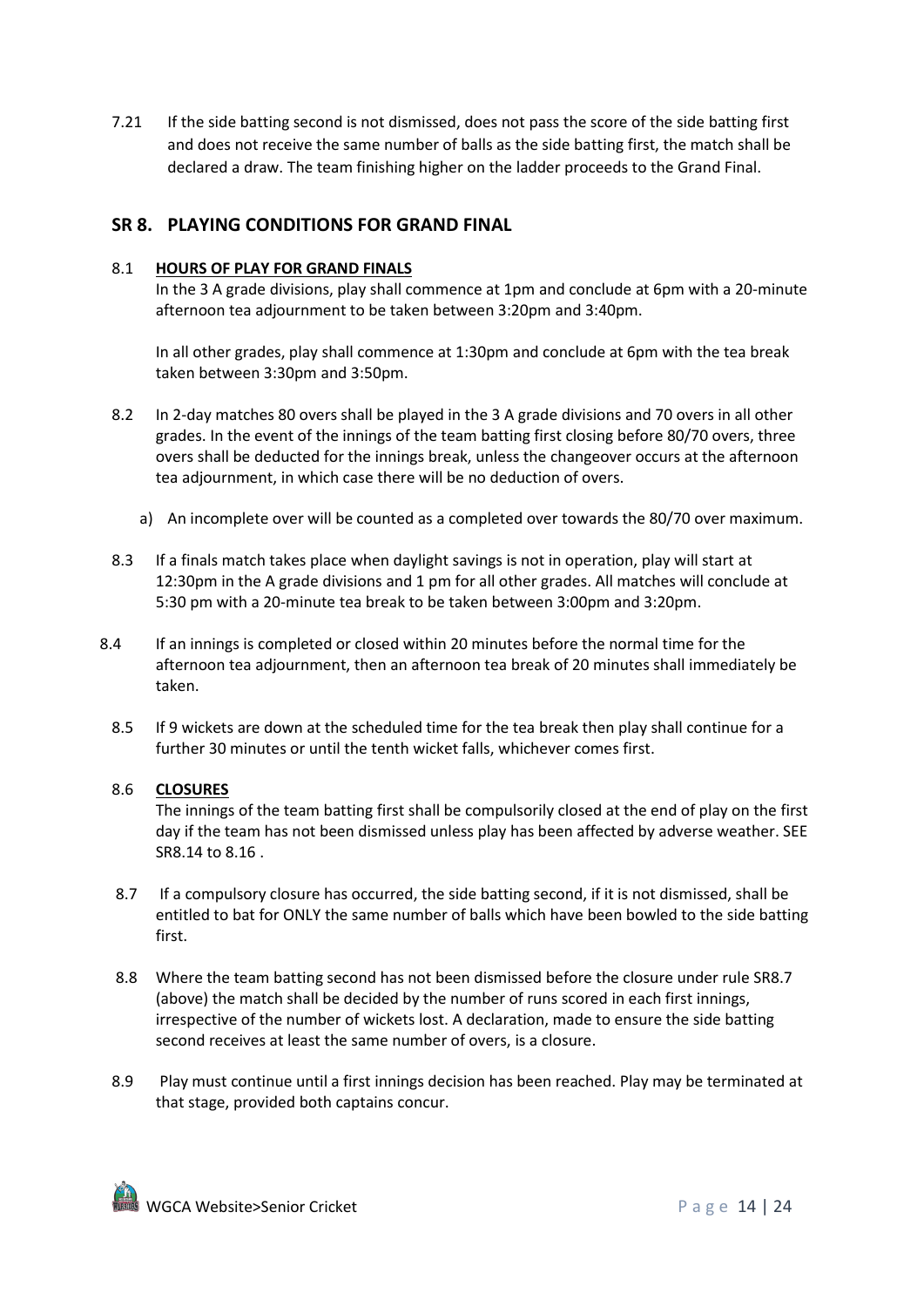#### 8.10 **OVERS ON THE SECOND DAY**

On the second day if the side batting second is not dismissed 80/70 overs shall be played from the commencement of the day. In the event of innings of the team batting second being terminated before the allocated overs are bowled, the game will continue until 6pm. Ruling The Scorebook For The Last Hour Of Play

- 8.11 On the second day of the match, if the side batting second is dismissed in its first innings, and the 3rd innings of the game has commenced, the scorebook shall be ruled off, after the over in progress at five o'clock has been completed, and a minimum of 20 overs shall then be bowled from the commencement of the last hour.
	- a) THIS SHALL ONLY APPLY SHOULD AN OUTRIGHT DECISION BE AT ALL POSSIBLE. If an interval for drinks is due, it must be taken before the start of the final hour.
	- b) If at 6pm both captains agree that an outright decision is not likely to be obtained, play shall be terminated.
	- c) Should there be an innings change during this last hour of play, there will be a 10-minute change-over but not a deduction of overs.

#### 8.12 **DECLARATIONS**

The captain of a team is allowed to close the first innings at any time on the first day. Declarations may also be made on the second day at any time from the start of the match or declaring in order to bowl at least an equivalent number of overs to the side batting second.

- 8.13 If a declaration takes place at any time except during the tea break, the time lost for the changeover shall be three overs, if a set number of overs is to be bowled, or 10 minutes if the game is to finish at 6pm. There shall be no time lost or reduction of overs if the change occurs during the tea break.
	- a) If a declaration is to be made during the tea break, it must be made, and the opposing captain and the umpires are to be informed within the first 10 minutes of the break.

#### 8.14 **TIME LOSS**

On either of the two scheduled days play limited time losses of up to 30 minutes may be played up to 6.30pm if the batting side wishes.

#### 8.15 **RESERVE DAYS FOR GRAND FINALS**

Two extra days shall be allowed for extensive adverse weather. If the side batting second receives at least the same number of overs as the side batting first prior to the scheduled finishing time, then the side scoring the most runs shall be declared the winner.

- a) The game shall be limited to a maximum of 140/160 overs during the reserve days, the 20 overs in the last hour will not apply.
- 8.16 If no first innings decision is reached after the two extra days of scheduled play or if a tie results, the team finishing higher on the ladder after the Home & Away matches shall be deemed the winner.

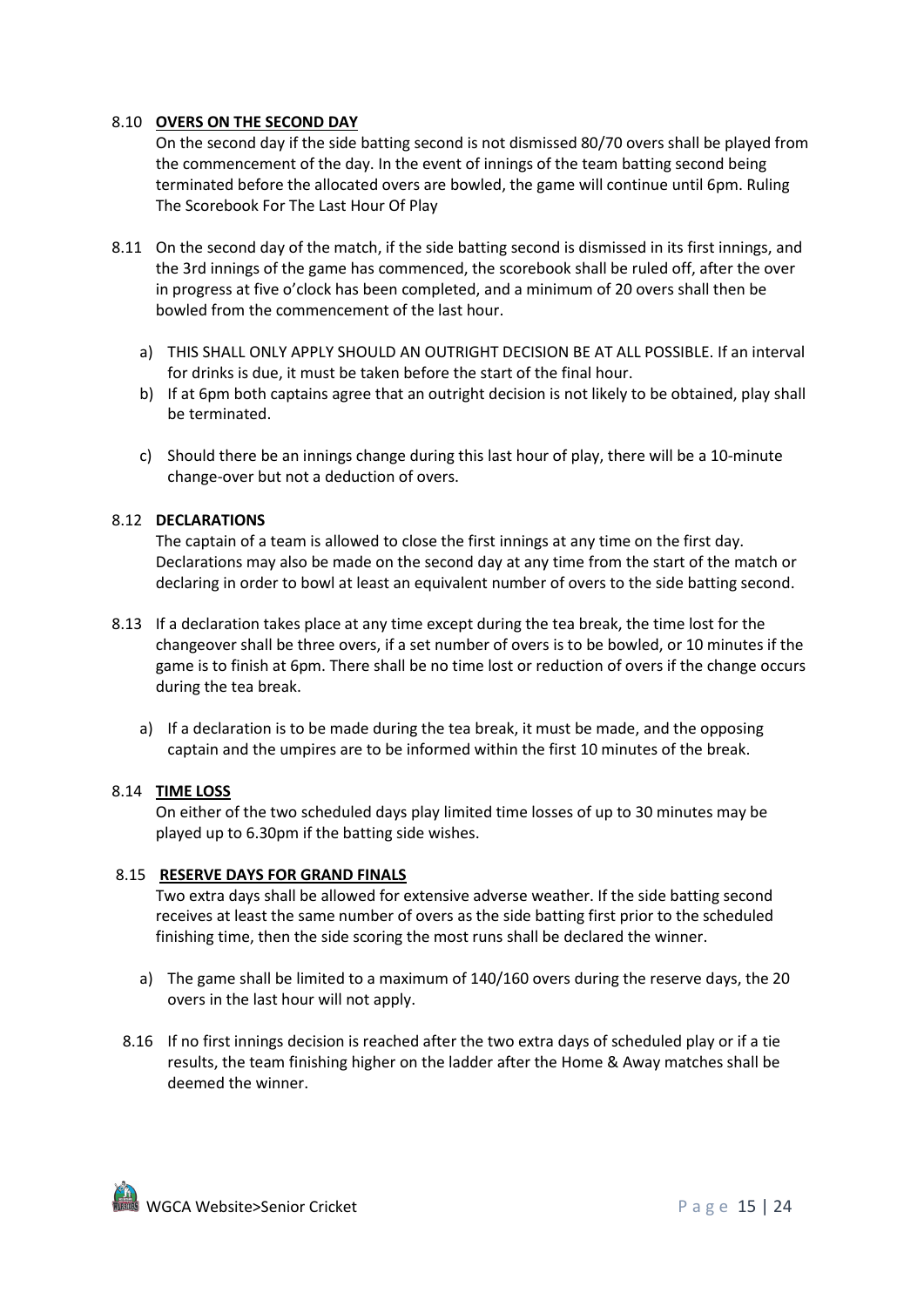## **SR 9. CHANGES OF VENUE**

- 9.1. Any competing clubs may, by mutual agreement, play on a ground more convenient than that settled by the draw, or on a day other than that shown on the draw, provided that all matches between the same teams shall be subject to the same arrangements, such arrangements are to be sanctioned by the Fixtures Coordinator & the Umpires Advisor informed.
- 9.2 In the event of a ground being unfit for play on the 2nd day of the match, then by mutual agreement of the 2 captains, the remainder of the match may be played on a substitute ground of similar dimensions should there be one available (contact the Fixtures Coordinator).

## **SR 10. FITNESS FOR PLAY - GROUNDS**

- 10.1 LAW 2.7 In matches with official umpires, the umpires shall only intervene when the 2 team captains cannot agree on the fitness of the ground for play to commence/continue. However, official umpires may suspend play immediately as per LAW 2.8 if they consider ground/pitch conditions have become too dangerous/ unreasonable for play to continue.
- 10.2 Official umpires; where appointed, will remain as the judges of whether play should commence/continue regarding light and any other exceptional circumstances not covered by the Laws/Rules.
- 10.3 In the event of a dispute regarding the fitness of grounds, where Official Umpires are not in attendance, teams are to appeal to the Rules Liaison Officer for a decision.

## **SR 11. ABANDONMENT OF PLAY**

#### 11.1 **EXTREME HEAT POLICY**

Player safety MUST be the primary element when making any decisions on whether matches should go ahead, not ladder positions, after all, what good is making finals or winning a premiership if somebody is seriously injured or worse in the process.

• The latest weather forecast can be retrieved from: - The Bureau of Meteorology website – http://www.bom.gov.au/

#### • SENIOR MATCHES

At 11am on match day, should the Melbourne forecast as released by the Bureau of Meteorology be 40 degrees or more, then all senior games for that day shall be abandoned.

#### 11.2 **BOARD of MANAGEMET**

- 11.2.1 The Board of Management reserves the right to abandon any round of cricket if the weather or grounds are unsuitable for play to commence.
	- a) In the event of 80% or more games being abandoned in any Round the entire round will be deemed a draw.
- 11.2.2 Decisions on matches continuing shall be communicated to clubs as soon as possible via the Cricket Show (97.7FM) via email, and the WGCA Facebook Pages, and website.

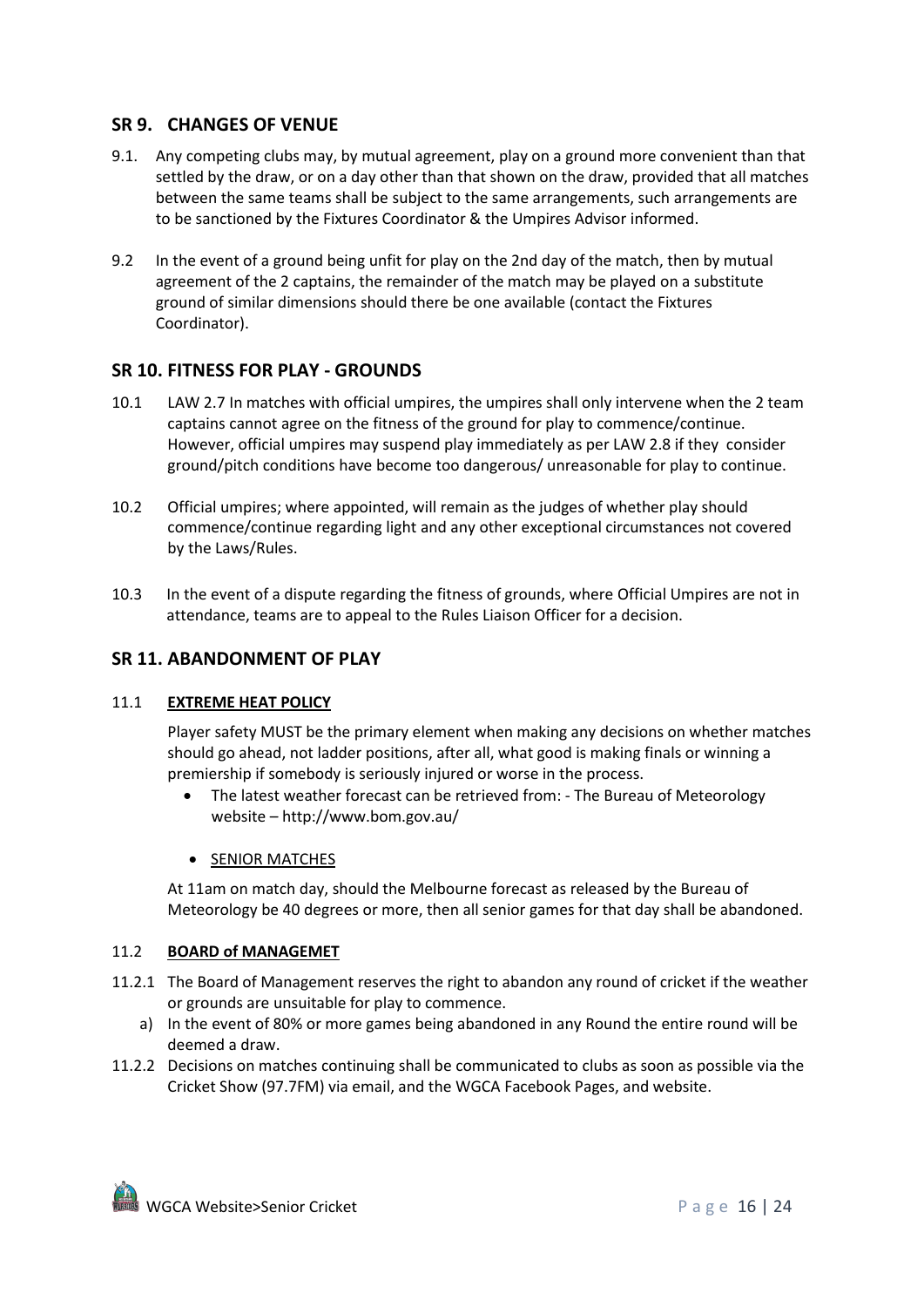#### 11.3 **CLUBS**

Should a club consider their home ground is unfit for play for any reason; the Club Secretary must contact the Board of Management and before 11.00am.

- 11.4 Games abandoned on the first day of a 2-day match, then the match shall revert to a 1-day game on the 2nd day of the round.
- 11.5 Games abandoned on the 2nd day of a 2-day game, or in the case of a 1-day game, then the match shall be declared a draw unless a result has already been achieved on a previous day's play, in which case the result shall stand.

## **SR 12. LATE STARTS**

#### 12.1 **TEAMS**

In the event of one team not being ready to start on time for any session of play, the opposing team shall have the right to say whether the time lost will be made up.

a) The decision is to be left until the normal finishing time; lost time can be made up only on the day occurring.

## 12.2 **THE TOSS**

If a team representative is not ready to toss, at least 15 minutes before the start of play on the first day of a match, the right to toss shall be lost.

- a) If the Captain is unavailable to toss, then a delegated person must substitute.
- b) The toss shall be deemed as lost if the minimum number of players are not ready at the scheduled starting time.
- c) Any team (consisting of a minimum of 7 players) being more than 30 minutes late on either day shall be deemed to have forfeited match.
	- Refer to SR13 Forfeits

#### 12.3 **PLAYERS**

Law 24.2 in the Laws of Cricket shall not apply ONLY in respect to players arriving late to the game. This Law shall still apply to players leaving the field after play has commenced.

- a) Any player may bowl immediately if they are late for start of the days play providing that the following points are adhered to:
	- The player must be named on the team Sheet before TOSS OF COIN.
	- In a 2day match, the player arrives and is on the field prior to the scheduled tea break. If late on the first day, time absent does not carry over into the next day.
	- In 1day games, the player must arrive and be on the field prior to the 20th over.
- b) A substitute will be allowed to present on the field. Rules for substitutes shall apply as per the Laws of Cricket.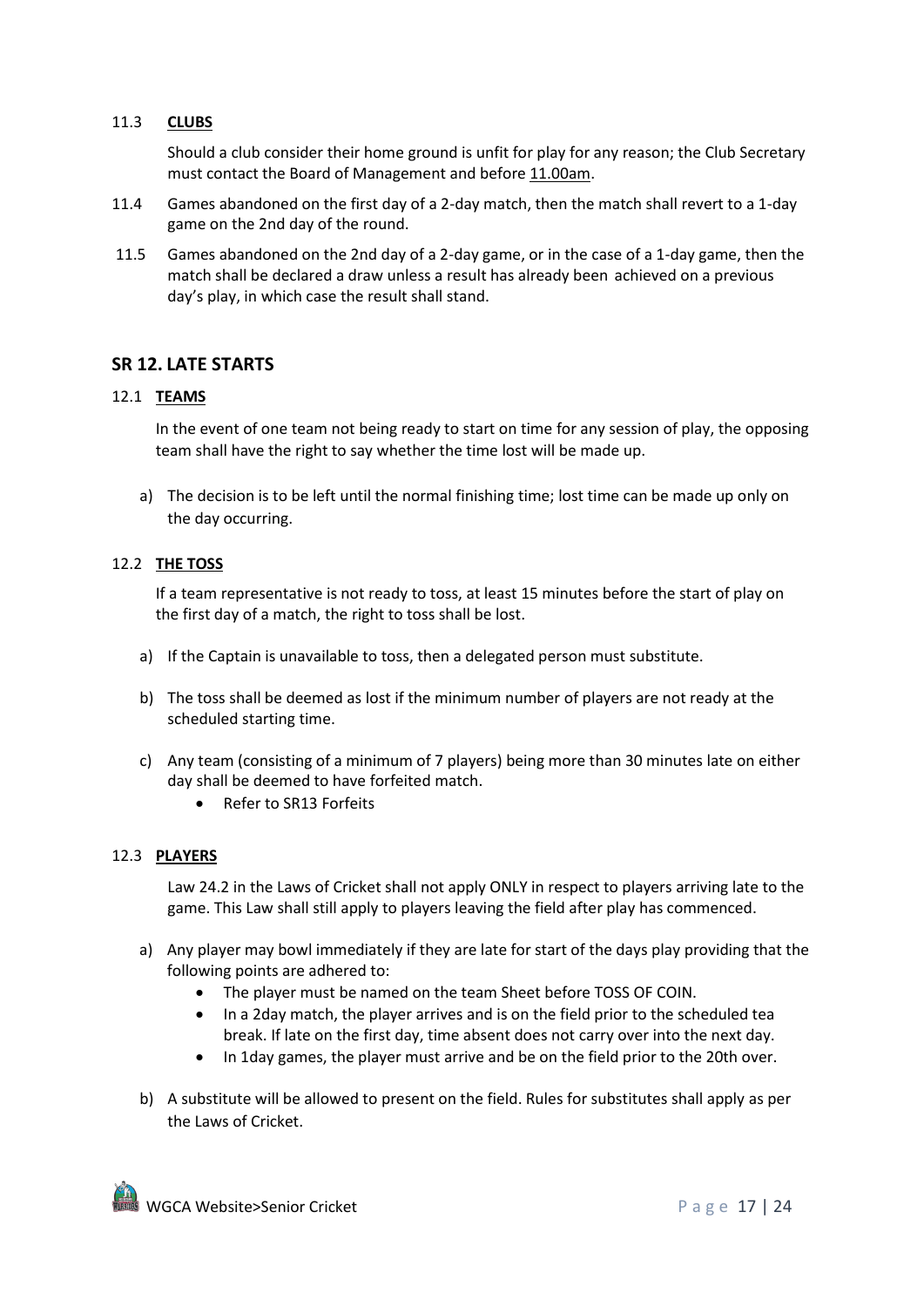## **SR 13. FORFEITS**

- 13.1. Any team failing to keep its engagement shall be deemed to have forfeited the match
	- Refer to SR10.1 The Toss
	- Penalty Fine
- 13.2 The opposing side shall receive forfeit points. Refer to By-Law Points
- 13.3 Any club who is to forfeit a match, must notify the opposing club, the Association Secretary, and Fixtures Coordinator no later than 10am on the day of the match.
	- a) Failure to advise all required parties or to do so after 10am on the day shall result in an additional penalty.
- 13.4 If a club is to forfeit a match during a scheduled 2-day round, the club may choose to forfeit either its lowest 2-day side or its 1-day competition side.
	- a) If this is not adhered too, then the club shall lose all points in all grades below the forfeited game for that round.
- 13.5 If a club is to forfeit a match during a scheduled 1-day round, it must be that club's lowest grade that forfeits, this includes the 1-day competition grade.
	- a) If this is not adhered too, then the club shall lose all points in all grades below the forfeited game for that round. (see also By-Laws)

## **SR 14. MATCH DAY DUTIES**

#### 14.1 **GAME DAY and TRAINING CHECKLIST**

- a) Shall be completed prior to the start of the first game of the day.
	- Form available WGCA Website
	- Marsh Cricket App
- b) Only one checklist per Game Day is required unless conditions change (i.e. Rain), then another Checklist must be completed.

#### 14.2 **STUMPS**

The home club shall be responsible for handing stumps to Umpires at least 15 minutes before the scheduled start of play.

#### 14.3 **SAWDUST FOR RUN-UPS**

Home sides must provide sawdust, or other suitable material(s) for runups in wet weather and squeegee or scraper brooms to remove water from the pitch.

- In finals this rule applies to the host club. (see also By-Laws)
- 14.4 All home teams are encouraged to supply bowler markers to protect grounds from damage.

## 14.5 **TEAM SHEETS**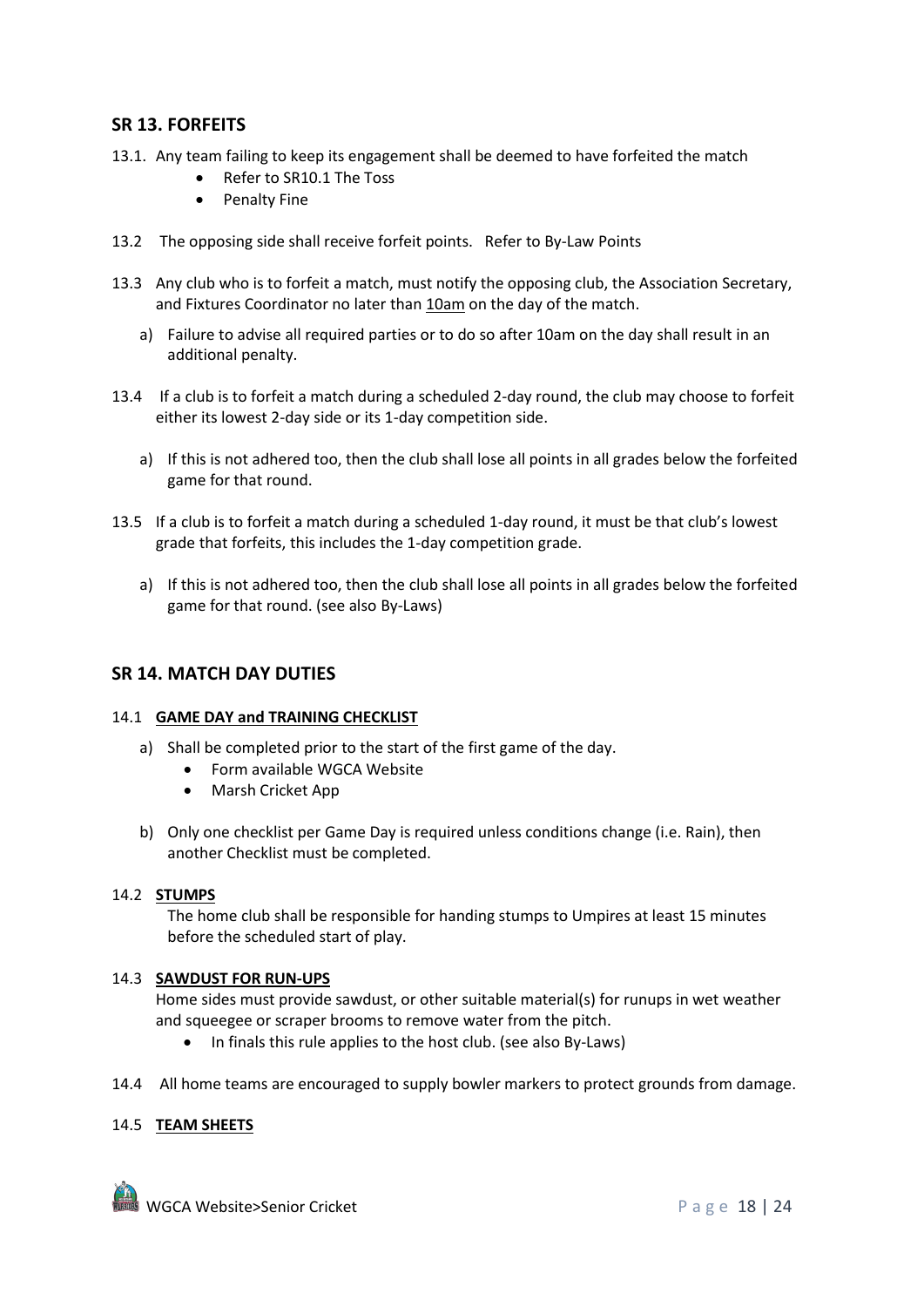Immediately prior to tossing for choice of innings, the captains of each team shall give the opposing captain a list of the players (including substitute players) chosen to play in the match, using team sheets from Scorebooks or MyCricket Team List printout.

- a) 11 Players A Grade Divisions 12 Players - B Grade and Below (Only 11 players may take the field on any day)
- b) No alteration shall be made without the consent of the opposing captain. The sheet will be shown to any official umpire(s) present at the toss.
- c) Any player not entered on the team sheet shall not bat, bowl, or keep wickets.
- d) Refer to SR20 Emergency Services Duties
- e) If a player who is ineligible to play under these rules bats, bowls or wicket keeps, a penalty shall apply
	- Refer to By-Law Fines/Penalties

#### 14.6 **SCORE CARD**

At the conclusion of each day's play the officiating umpires and both captains shall sign each score book.

#### **SR 15. NEW BALLS**

- 15.1 Each fielding side in senior grades shall supply a new ball for each first innings.
- 15.2 A second new ball may be taken after:
	- a) 80 overs in the 3 A -grade divisions
	- b) 70 overs in all other grades
- 15.3 All balls used in all WGCA matches shall be Kookaburra Trademark balls of the types listed within this rule and must all be stamped for use in the WGCA.

#### 15.4 Only the following list of Kookaburra balls shall be used: -

- a) A Grade divisions: 4-Piece Regulation Red 2Day Matches 4-Piece Regulation White – 1Day and T20 Matches Club Match- 1Day and T20 Matches
- b) All other Grades: 2- Piece Red 1Day and 2Day Matches
	- Kookaburra 'Tuf Pitch'
	- Kookaburra 'Special Test' balls
	- Kookaburra 'Red King' balls
- 15.5 Use of any other ball shall incur a penalty
	- Refer to By-Law Fines/Penalties

## **SR 16. SPIKES**

Spikes in boots are prohibited on synthetic pitches.

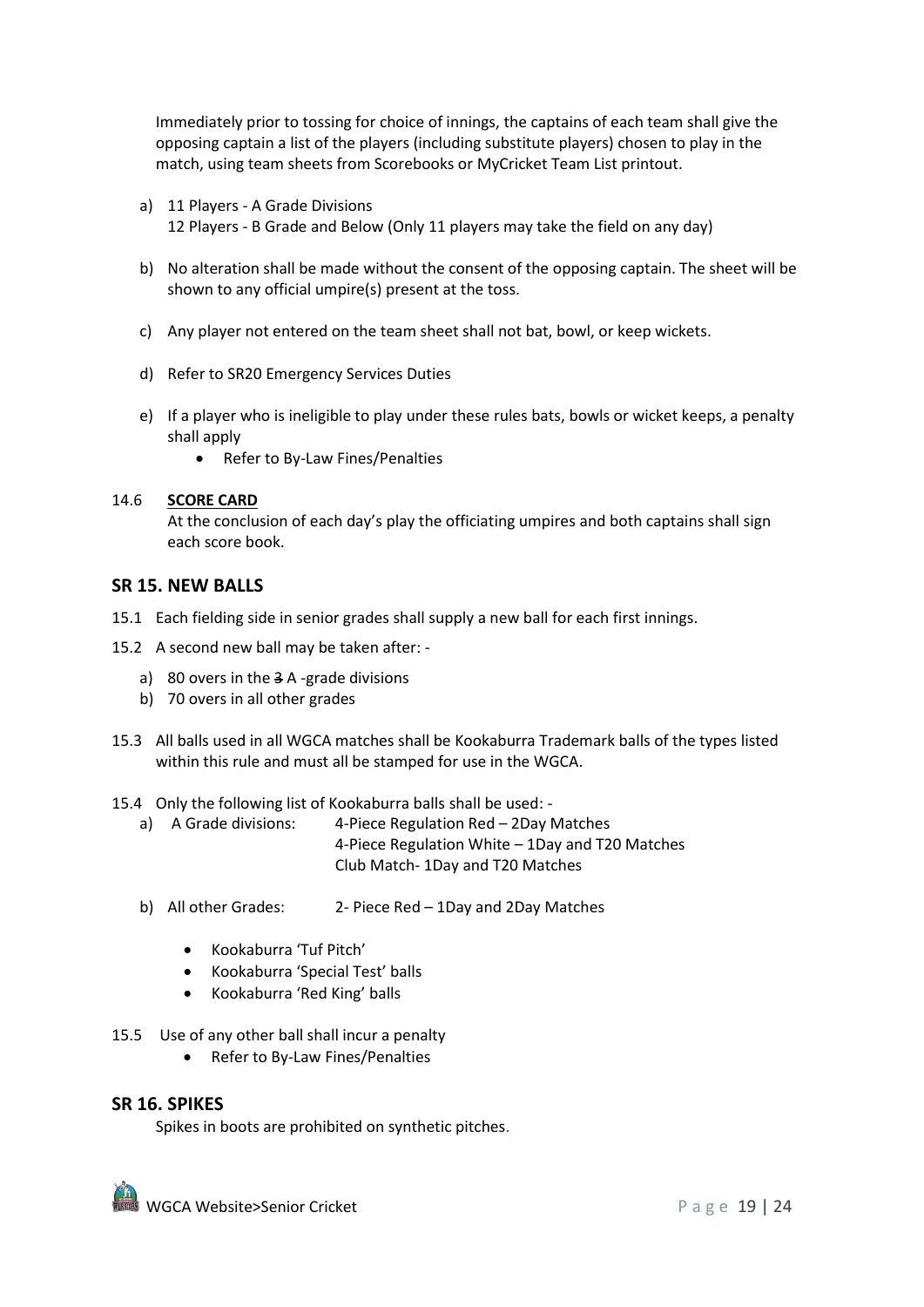## **SR 17. HELMETS**

Helmets as approved by Cricket Australia may be used.

## **SR 18. DRESS CODE**

- 18.1 All senior players should be properly attired in Home & Away and Final matches, unless playing as a substitute.
- 18.2 All Club designed shirts and coloured trousers shall be approved by the Board of Management.
	- Applications in writing to the WGCA Secretary, including picture/photo of top/pants
- 18.3 Club designed shirts may only be worn if all players are wearing the same design
- 18.4 Properly attired shall be defined as:
	- a) White or cream shirt with collar, white or cream trousers (long only), socks and jumper (club colours permitted), as well as mainly white or cream shoes or boots.
	- b) Players may wear white shirts designed incorporating their club's colours.
	- c) In 1-Day matches players may wear approved coloured shirts and trousers
	- d) Players' shirts may have players' correct names on the back, but no nicknames are permitted. However, all members of the team must be uniformly dressed.
	- e) White towelling or white broad brim cricket hats may be worn, while in addition club caps, and baseball style hats as well as representative caps shall be permitted.
		- Any form of hat bearing slogans or advertising are NOT permitted.
		- Official club hats/caps may have sponsor logos.
- 18.5 Players may wear sponsor logos on the front of shirts to a total maximum size of 8cm x 8cm and on the back of the shirt on the top 20cm x 8 cm and on sleeves to a total maximum size of 8cm x 4cm & on trousers to a maximum of 8cm x 4cm.

## **SR 19. REPRESENTATIVE PLAYER REPLACEMENT**

- 19.1 A player named a member in a WGCA representative match, which a day's play coincides with a round in the WGCA competition may be replaced for the day by a player of similar type as approved by the Board of Management. Consequential replacements may be made in all other teams.
- 19.2 Opposition captains and umpires must be informed prior to the commencement of the day's play.

## **SR 20. EMERGENCY SERVICES DUTIES**

Any player who is unable to continue playing in a match that has already commenced, due to duties with Emergency Services such as the CFA, may be replaced with any other registered player for the remainder of the match.

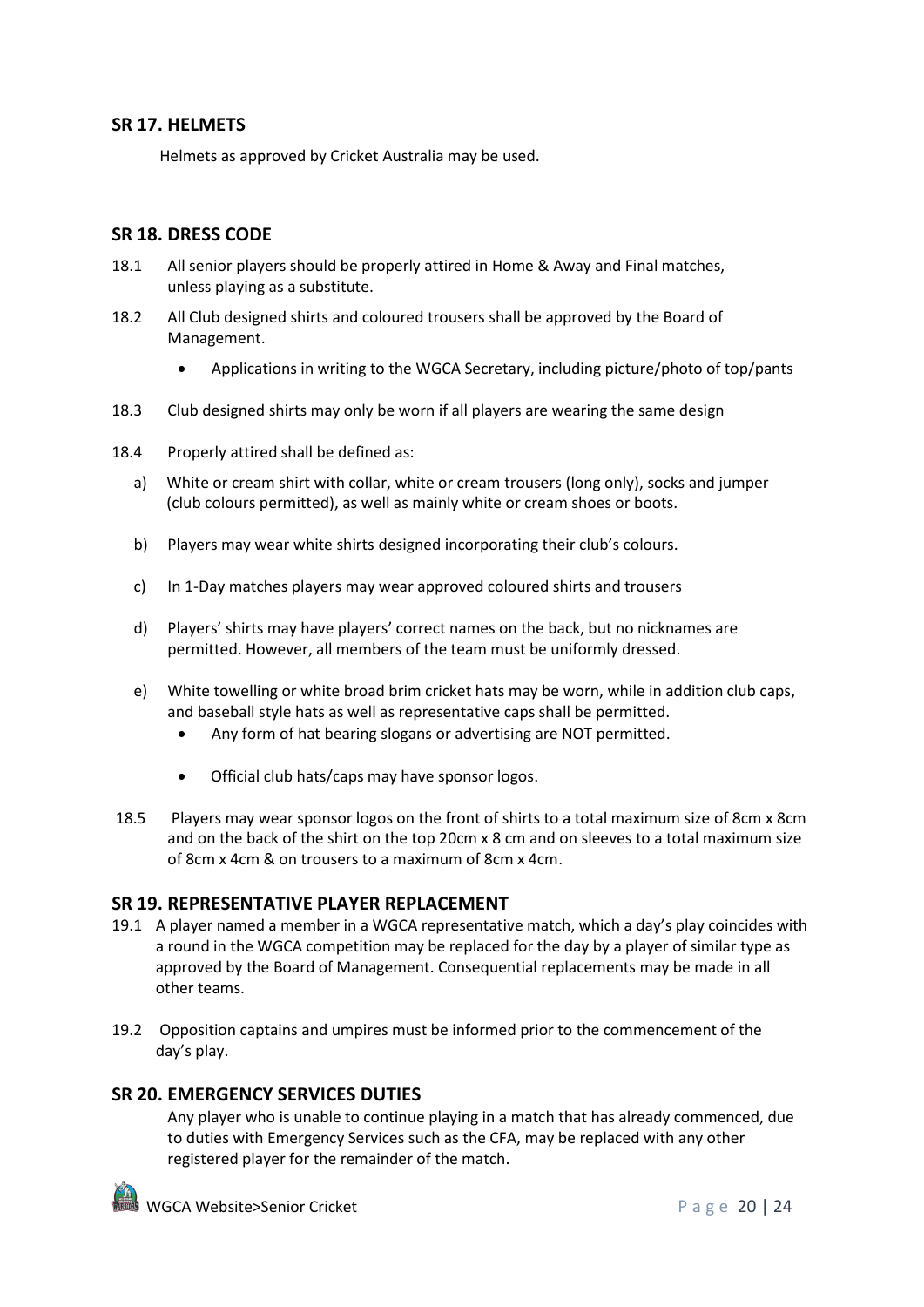## **SR 21. MATCH DAY - PLAYER CONDUCT**

- 21.1 The WGCA Player Conduct Rules are based on the MCC Law 42 Players' Conduct.
- 21.2 Smoking on the Playing Field is Prohibited
- 21.3 Consumption of alcohol by participating Players at the ground is prohibited during hours of play.

#### 21.4 **UNOFFICIAL UMPIRES**

- 21.4.1 The awarding of 5-run penalties and removal of a player from a match shall not apply and breaches of this nature are to be reported to the Board of Management.
- 21.4.2 Where stated that umpires are to report the matter to the Board of Management this should be completed by the captain of the opposition side as per By-Law Reporting on the Maintenance of Order
- 21.4.3 Shall act as an Official Umpire for all other purposes under this rule.

#### 21.5 **OFFICIAL UMPIRES**

- 21.5.1 The umpires shall act upon any unacceptable conduct. Four Levels of offence and the corresponding actions by the umpires are identified as Level 1, Level 2, Level 3, and Level 4 offences.
- 21.5.2 If either umpire considers that the conduct of a player, at any time during the match, is unacceptable, the umpire concerned shall call and signal Dead ball.
	- This call may be delayed until the umpire is satisfied that it will not disadvantage the nonoffending side.
- 21.5.3 The umpire concerned shall report the matter to the other umpire and together they shall decide whether misconduct has occurred. If so, they shall determine into which of the Levels the conduct falls.
- 21.5.4 For each Level 1 to 4, if the offence is by a batsman, the umpires shall summon the offending player's captain to the field. Solely for the purpose of this Law, the batsmen at the wicket may not deputise for their captain.

## 21.6 **LEVEL 1 OFFENCES**

- 21.6.1 Any of the following actions by a player shall constitute a Level 1 Offence:
	- a) Wilfully mistreating any part of the cricket ground, equipment or implements used in the match.
	- b) Showing dissent at an umpire's decision by word or action.
	- c) Using language that, in the circumstances, is obscene, offensive, or insulting.
	- d) Making an obscene gesture.
	- e) Appealing excessively.
	- f) Advancing towards an umpire in an aggressive manner when appealing
	- g) Any other misconduct, the nature of which is, in the opinion of the umpires, equivalent to a Level 1 offence.

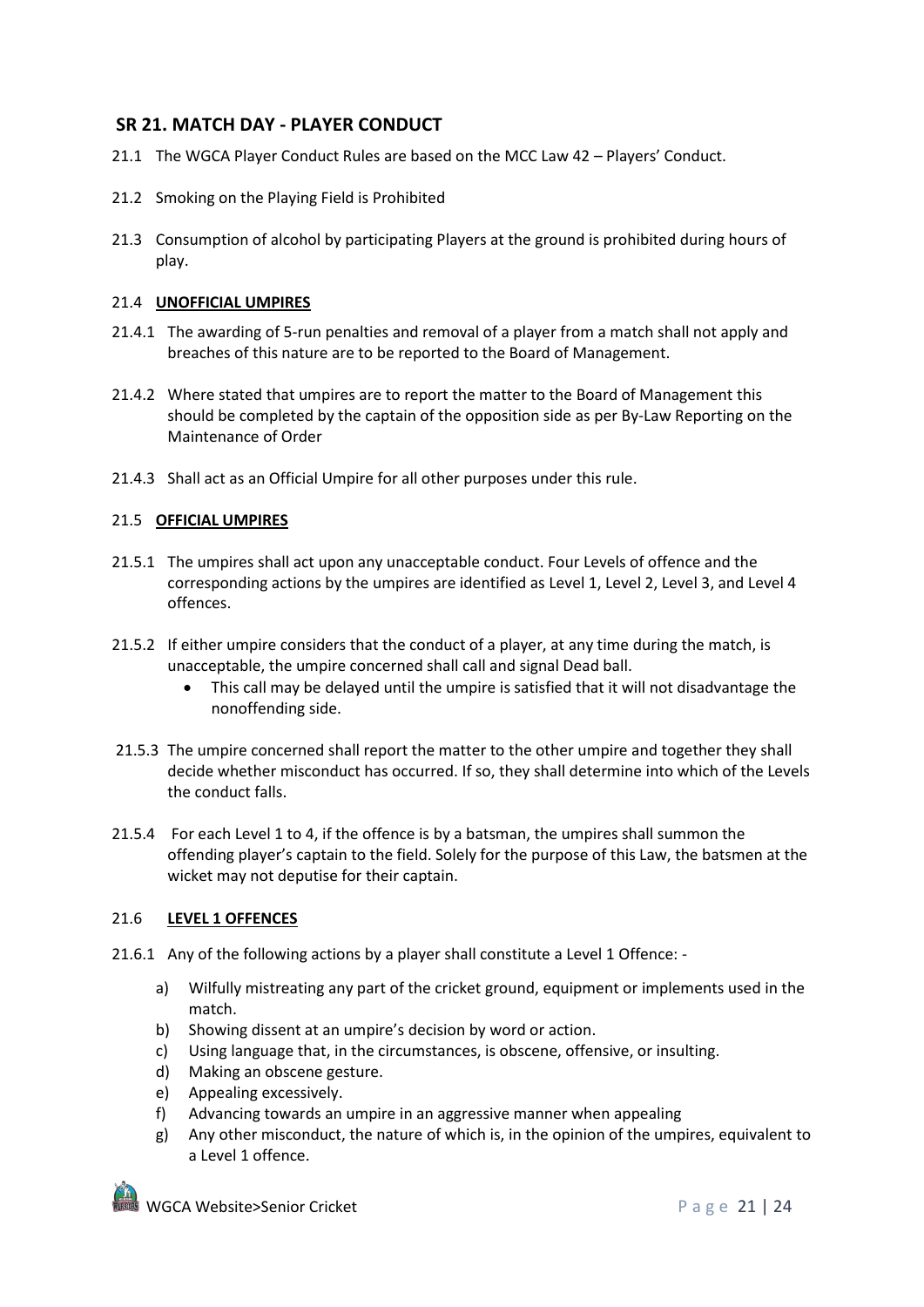## 21.7 **LEVEL 2 OFFENCES**

- 21.7.1 Any of the following actions by a player shall constitute a Level 2 Offence:
	- a) Wilfully causing damage to any part of the cricket ground, equipment or implements used in the match.
	- b) Showing serious dissent at an umpire's decision by word or action.
	- c) Making inappropriate and deliberate physical contact with another player.
	- d) Throwing the ball at a player, umpire, or another person in an inappropriate and dangerous manner.
	- e) Using language or gesture to another player, umpire, team official or spectator that, in the circumstances, is obscene or of a seriously insulting nature
	- f) Any other misconduct, the nature of which is, in the opinion of the umpires, equivalent to a Level 2 offence.

## 21.8 **LEVEL 3 OFFENCES**

- 21.8.1 Any of the following actions by a player shall constitute a Level 3 Offence:
	- a) Intimidating an umpire by language or gesture.
	- b) Threatening to assault a player or person other than an umpire.

#### 21.9 **LEVEL 4 OFFENCES**

- 20.9.1 Any of the following actions by a player shall constitute a Level 4 Offence:
	- a) Threatening to assault an umpire.
	- b) Making inappropriate and deliberate physical contact with an umpire.
	- c) Physically assaulting a player or any other person.
	- d) Committing any other act of violence.

## 21.10 **ACTIONS - LEVEL 1 to LEVEL 4 OFFENCES**

- 21.10.1 The umpire shall call Time, if necessary.
- 21.10.2 Together the umpires shall summon and inform the offending player's captain that an offence at this Level has occurred.
- 21.10.3 As soon as practicable the umpire shall call Play.
- 21.10.4 The umpires together shall report the occurrence to the Board of Management as soon as possible after the day's play/match as set out in By-Law Reporting on the Maintenance of Order.

## 21.11 **ADDITIONAL ACTIONS LEVEL 3 & 4 OFFENCES**

- 21.11.1 The umpires shall direct the captain to remove the offending player immediately from the field of play for:
	- a) Level 3 a period of one fifth of the number of overs allocated to the batting side at the commencement of the current innings.
		- When calculating suspension lengths, any part over will be counted as a full over.
		- Any balls remaining in the over in progress at the time of suspension shall not count towards the overs for the suspension period.

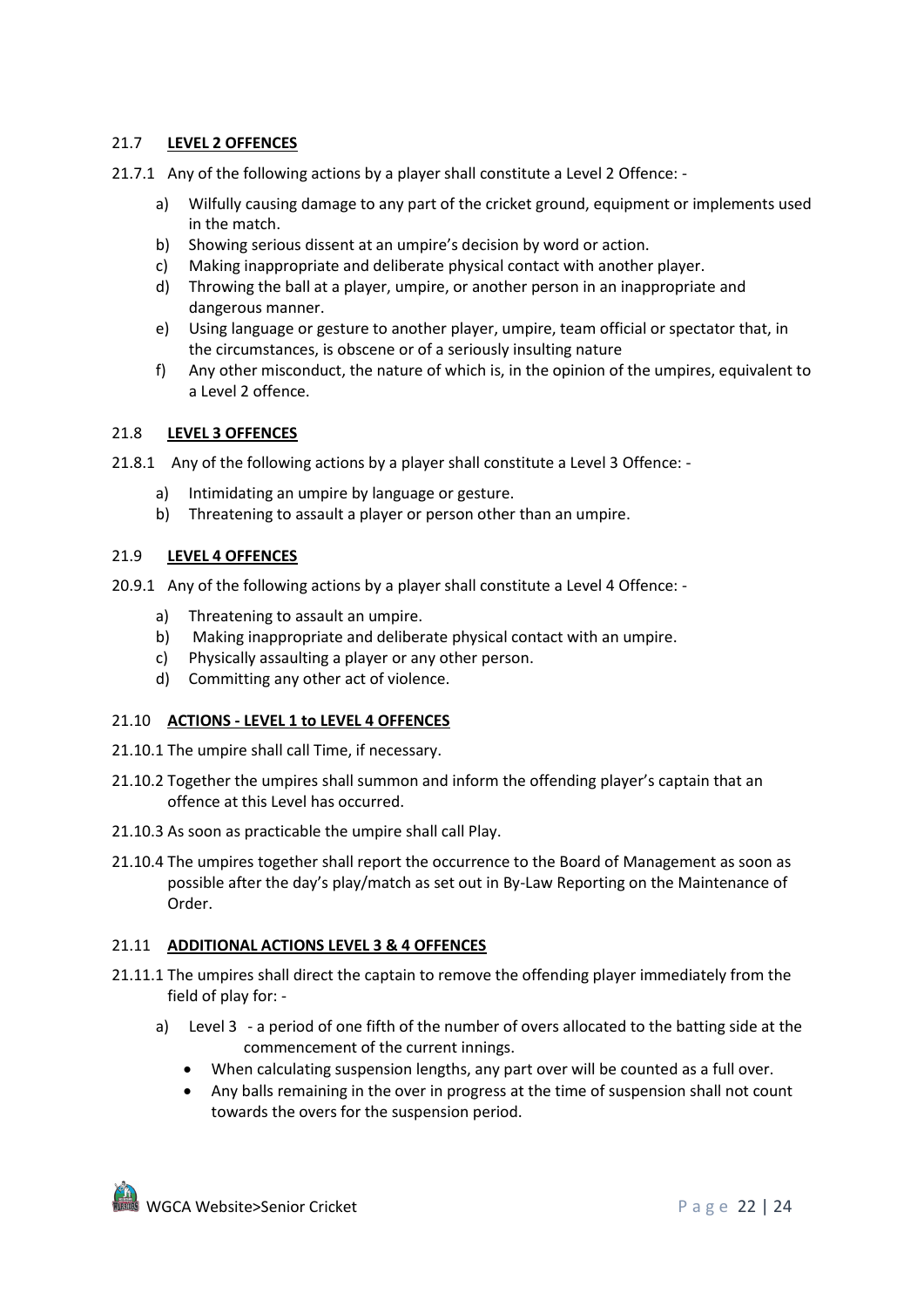- Any player suspended during a match, shall not take any part in the match as a fielder, bowler, batsman, runner, or umpire, from the time of the offence until after the suspension period has been completed.
- The offending player may return to the field of play after serving the period of suspension and may bowl immediately.
- Should there be a change of innings during a player's suspension period, the suspension shall carry over into the next innings & any subsequent Innings until the suspension period is completed.
- An incomplete over at the end of an innings SHALL NOT count towards the suspension period.
- There will be no deduction of overs from the suspension period for an innings change.
- b) Level 4 the remainder of the match.
	- Any player suspended from a level 4 offence during a match, shall not take any further part in the match as a fielder, bowler, batsman, runner, umpire, or scorer.
- 21.11.2 If the offending player is a member of the FIELDING side, no substitute shall be allowed for the suspended player.
	- a) Level 3 The offending player may return to the field of play after serving the period of suspension and may bowl immediately
- 21.11.3 If a current BOWLER is suspended then the over, if not already completed, must be completed by another bowler, who did not bowl the previous over, nor shall be permitted to bowl the next over.
- 21.11.4 If the offending player is a NOT-OUT BATSMAN, the player shall be replaced by another notout batsman, if available.
	- a) Level 3 The offending player may return to bat only after having served the suspension period and only at the fall of a wicket.
	- b) Level 4 The offending batsman shall be recorded as RETIRED OUT in the current innings and at the start of any subsequent innings.
- 21.11.5 If no batsmen are available to bat during a batsman's suspension period, then the innings shall be closed.
	- a) Level 3 the suspended player shall be recorded as Retired Not Out.
- 21.11.6 If the offending player is an ALREADY DISMISSED member of the batting side, the period of suspension will not commence until the start of the next innings – see also SR21.10
- 21.11.7 If the offending player, is a wicketkeeper, commits a Level 3 offence, Law 24.1.2 (Laws of Cricket - Substitute fielders) shall not apply, meaning that only a nominated player may act as wicketkeeper, even if another fielder becomes injured or ill and is replaced by a substitute.
- 21.11.8 A nominated player who has a substitute or runner will also suffer the penalty for offence committed by the substitute or runner. However, only the substitute or runner will be reported under By-Law Reports on The Maintenance of Order